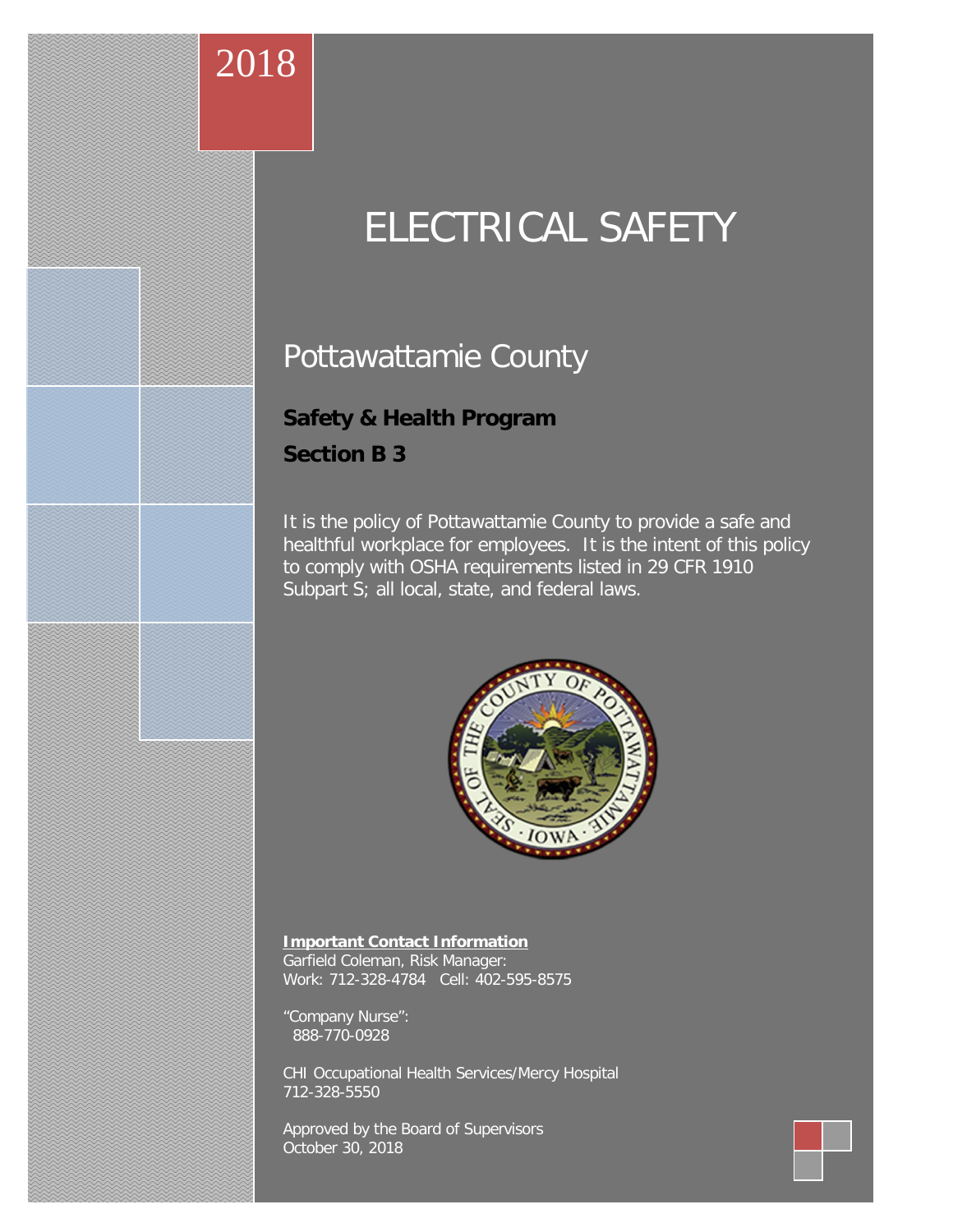# **ELECTRICAL SAFETY PROGRAM**

# **TABLE OF CONTENTS**

| I.   |    |                                     |
|------|----|-------------------------------------|
| Π.   |    |                                     |
| III. |    |                                     |
| IV.  |    |                                     |
|      |    |                                     |
|      |    |                                     |
|      |    |                                     |
|      |    |                                     |
|      | Е. |                                     |
|      | F. |                                     |
|      |    |                                     |
|      |    | Limited Approach Boundary           |
|      |    | <b>Restricted Approach Boundary</b> |
|      |    | Prohibited Approach Boundary        |
|      |    | Arc Flash Protection Boundary       |
|      |    |                                     |
|      |    | <b>Qualified Electrical Work</b>    |
|      |    | <b>Unqualified Electrical Work</b>  |
|      | I. |                                     |
|      | J. |                                     |
|      |    |                                     |
|      |    |                                     |
|      |    |                                     |
|      |    |                                     |
|      |    |                                     |
|      |    |                                     |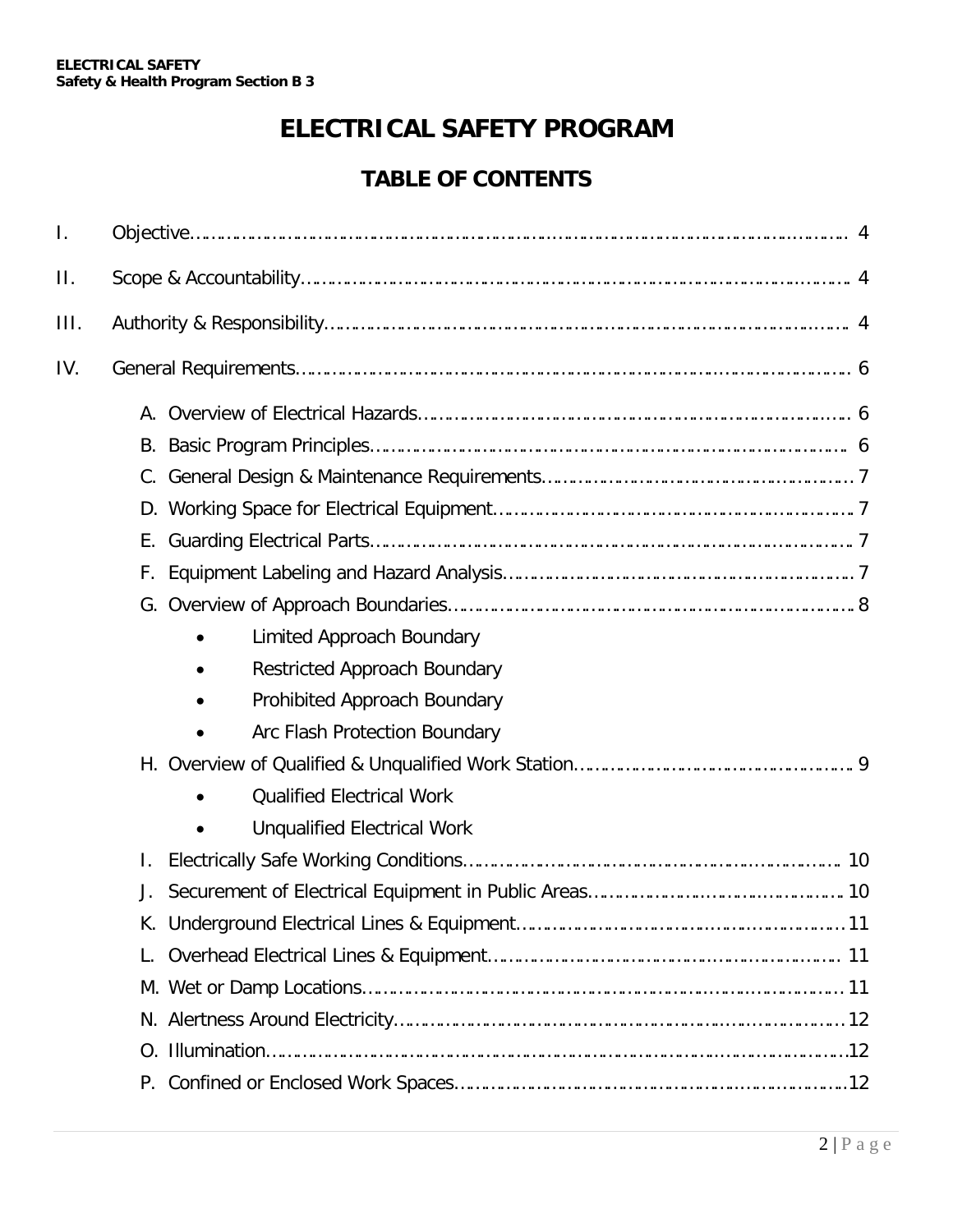|      | $\bullet$                                                   |    |
|------|-------------------------------------------------------------|----|
|      |                                                             |    |
|      | Approach to Exposed Energized Conductors or Circuit Parts16 |    |
|      |                                                             |    |
|      | $\bullet$                                                   |    |
|      |                                                             |    |
|      |                                                             |    |
|      | $\bullet$                                                   |    |
|      |                                                             |    |
|      |                                                             |    |
| V.   |                                                             |    |
| VI.  |                                                             |    |
| VII. |                                                             | 23 |
|      | <b>MODEL FORMS</b>                                          |    |
|      |                                                             |    |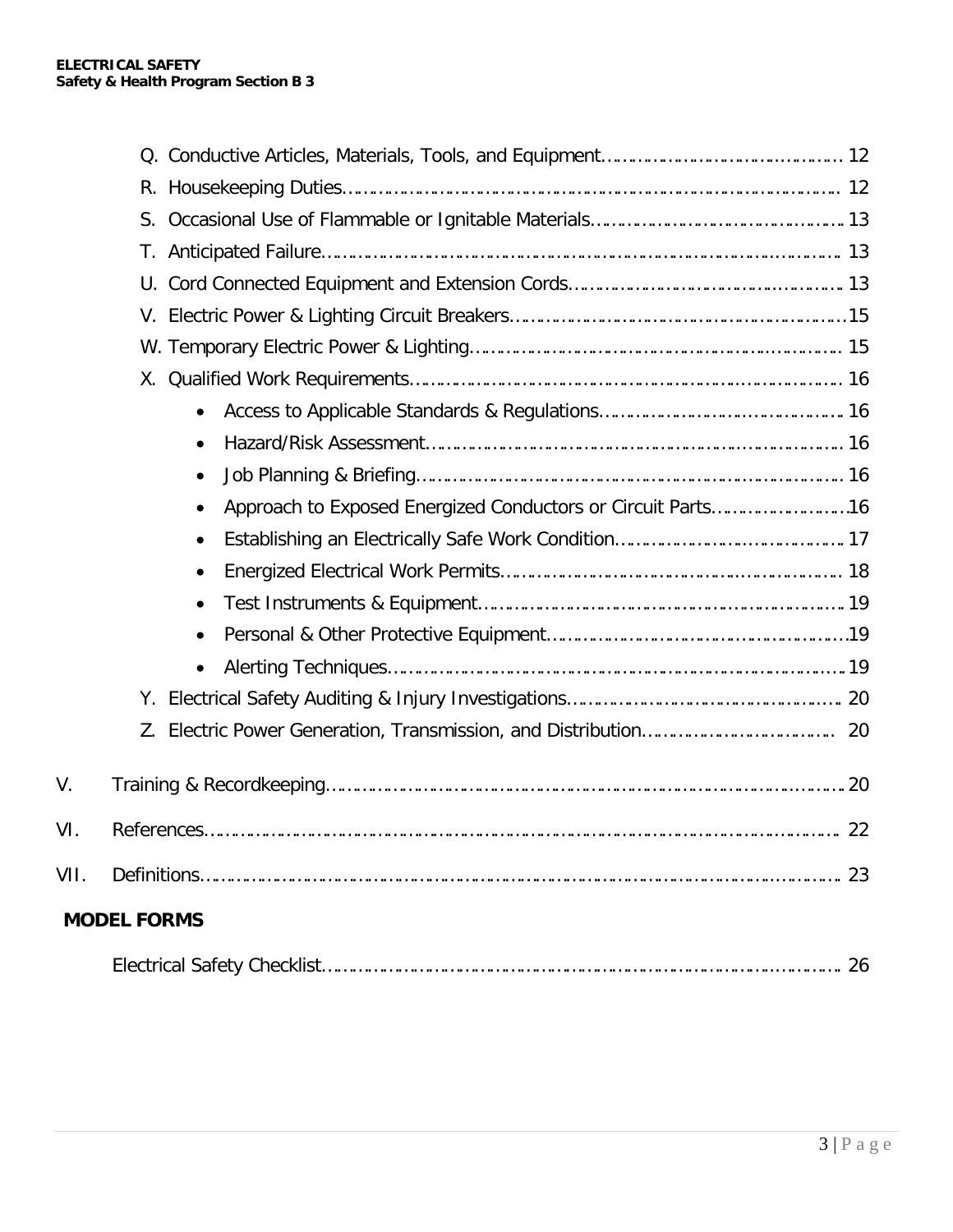## **I. Objective**

Pottawattamie County has developed the Electrical Safety Program to protect employees from the hazards associated with electricity by establishing the minimum requirements for electrical safety at Pottawattamie County. This Program is also intended to ensure compliance with all applicable requirements specified by the Occupational Safety and Health [Administration](https://www.osha.gov/pls/oshaweb/owadisp.show_document?p_table=STANDARDS&p_id=10135) (OSHA) standards [contained](https://www.osha.gov/pls/oshaweb/owadisp.show_document?p_table=STANDARDS&p_id=10135) within 29 CFR 1910 Subpart S

## **II. Scope and Applicability**

This Program applies to all Pottawattamie County employees, and covers all electrical equipment (e.g. machinery, tools, equipment, and circuit parts), which due to their nature of operation and/or design, possess inherent hazards from electricity. This Program does not apply when:

Pottawattamie County does not own the electrical equipment (e.g. machinery, tools and circuit parts) responsible for creating the hazard, and by contract or through actual practice does not have the authority to correct or mitigate the hazard.

# **III. Authority and Responsibility**

#### **A. Risk Management is responsible for:**

- 1. Developing the Electrical Safety Program and revising the Program as appropriate;
- 2. Performing audits of safety-related work practices, procedures, and records as specified in this Program;
- 3. Assisting departments with training, maintaining training records and the selection of personal and other protective equipment upon request; and
- 4. Investigating occupational injuries related to electricity.

#### **B. Departments and Supervisors are responsible for:**

- 1. Ensuring that any electrical equipment (e.g. machinery, tools, or circuit parts) that is specified, purchased, and/or installed by the department meets the minimum requirements of this Program (i.e. including the means and methods to permanently label applicable equipment).
- 2. Ensuring that electrical equipment that is under the control or responsibility of the department is maintained, labeled, and guarded in accordance with this Program, as well as maintaining all related hazard analysis documentation.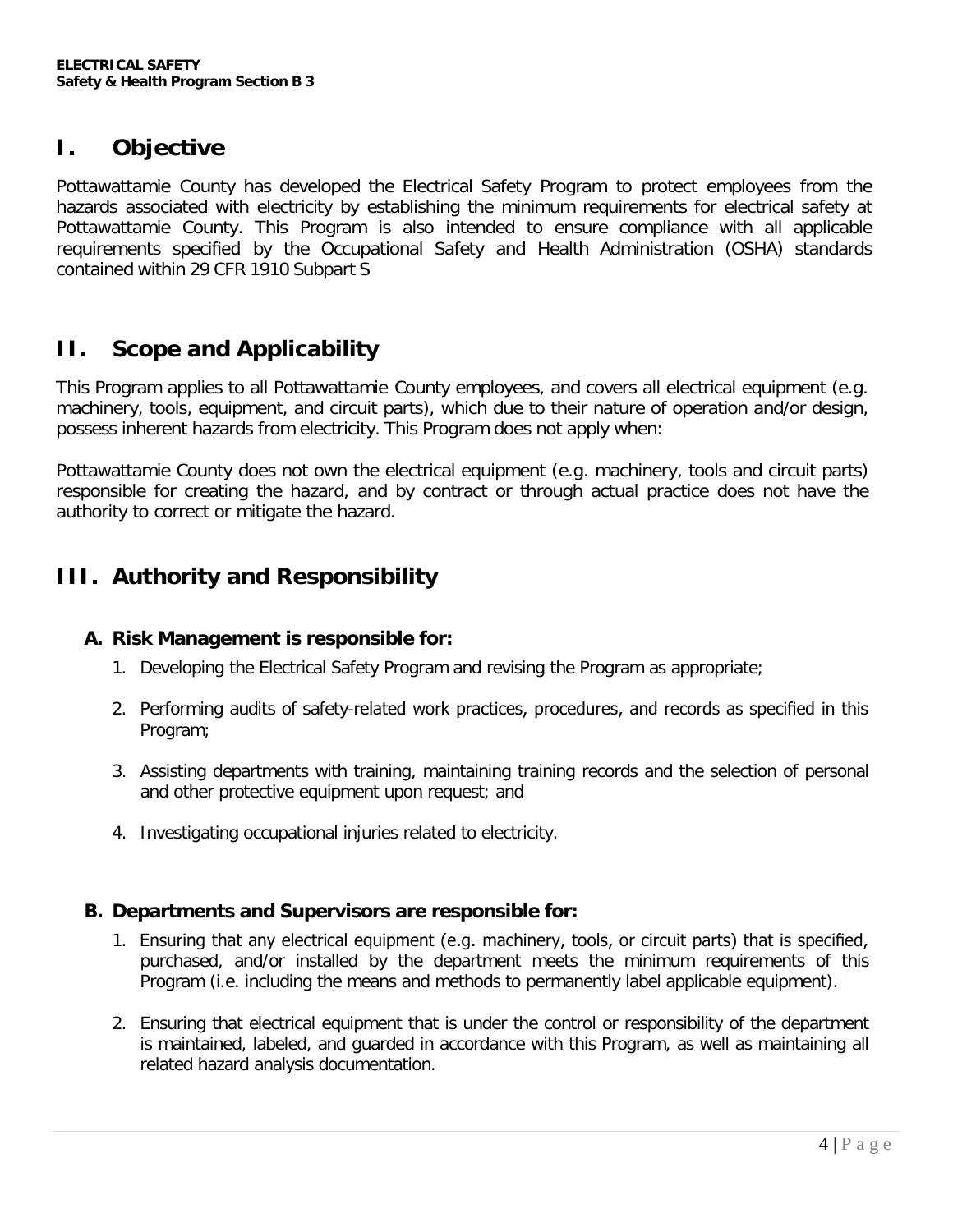- 3. Establishing a hazard/risk assessment procedure as specified in this Program (i.e. if qualified work is performed by the department as defined in this Program), and revising the procedure as necessary to ensure a safe work environment for all employees.
- 4. Ensuring that employees comply with all applicable requirements of this Program, and all other applicable federal, state, and local regulations regarding electrical safety.
- 5. Designating a qualified representative or committee to review and approve energized electrical work permits (i.e. if work is performed on energized electrical equipment operating at 50V or higher).
- 6. Providing and maintaining personal and other protective equipment as applicable in accordance with this Program.
- 7. Disciplining employees who violate the requirements of this Program and removing employees immediately from hazardous work environments if alertness is compromised as specified in this Program.
- 8. Ensuring that employees receive training appropriate to their assigned electrical tasks and maintaining documentation of the training in accordance with this Program; Forward departmental training documentation to Risk Management for training file.
- 9. Cooperating with Pottawattamie County audits related to electrical work practices, procedures, and records.
- 10. Providing employees with access to applicable standards and regulations (e.g. NFPA 70E, NFPA 70, etc.) as specified in this Program.
- 11. Maintain a list of all qualified electrical employees and job titles that are authorized to perform this work.

#### **C. Employees are responsible for:**

- 1. Complying with this Program, and all applicable federal, state, and local regulations regarding electrical safety.
- 2. Follow all appropriate safety-related work practices and procedures, including the use and selection of appropriate protective equipment and tools as specified in this Program.
- 3. Attending and completing all training required as specified in this Program.
- 4. Report all safety-related concerns to the supervisors immediately.
- 5. Performing pre-use inspections of personal and other protective equipment as specified in this Program.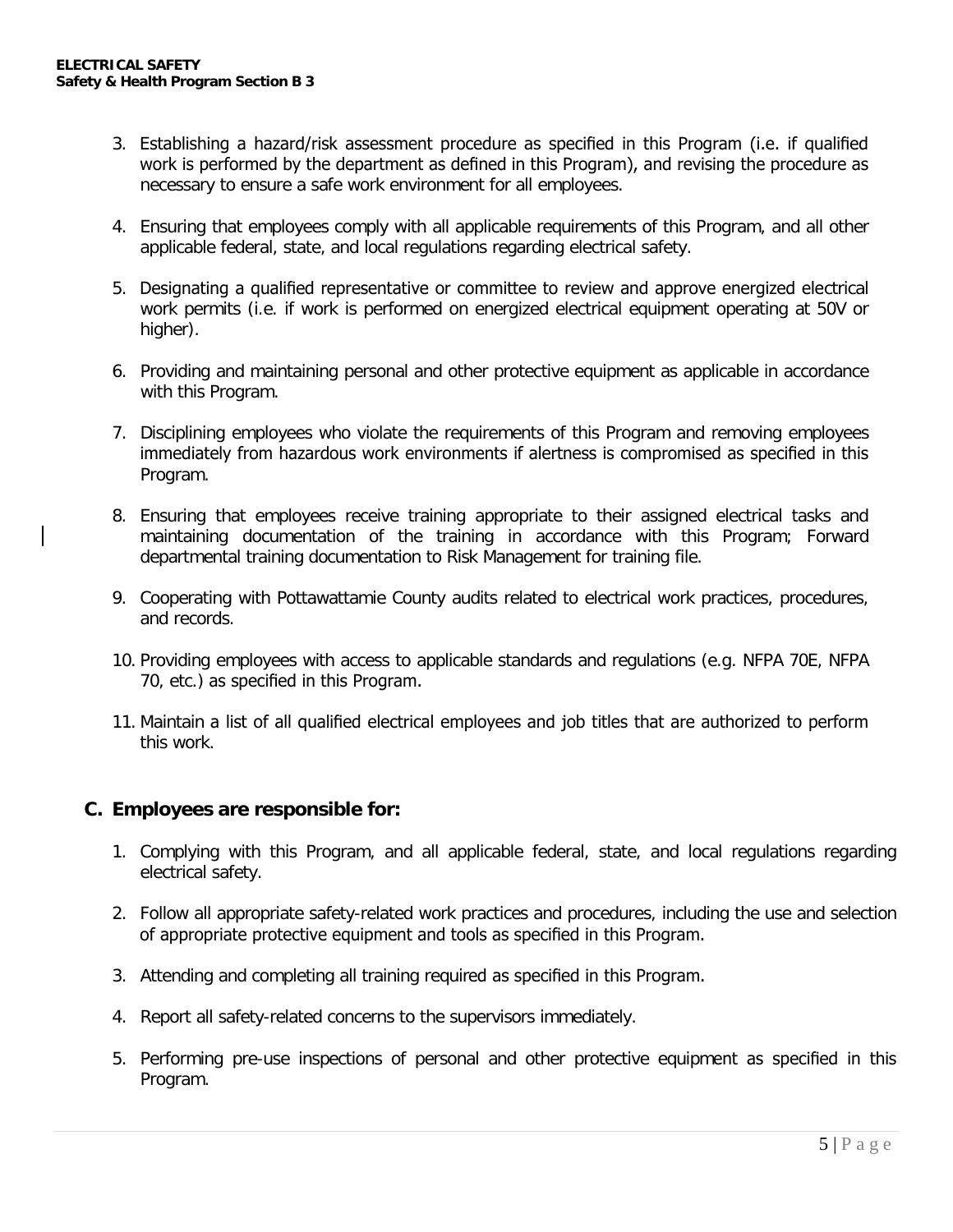- 6. Wearing appropriate clothing and attire as specified in this Program.
- 7. Stop and reassess risk if changes in the job, task, or work conditions present new hazards to themselves, other employees, or bystanders.

#### **IV. General Requirements**

Safety-related work practices, at a minimum, shall comply with this Program. Through proper planning and training, departments shall ensure that employees are prepared to anticipate, identify, and minimize electrical hazards during their assigned job duties.

#### **A. Overview of Electrical Hazards**

Safety-related work practices outlined in this Program shall be utilized when work is performed near or on equipment or circuits operating at greater than 50 volts when energized. Safety-related work practices shall be consistent with the nature and extent of the associated electrical hazards. Electrical hazards include, but are not limited to:

- 1. Electric Shock and Burns: An electric shock occurs when electric current passes through the body. This can happen when touching an energized part. If the electric current passes across the chest or head, death can result. At high voltages, severe burns can result.
- 2. Arc Flash Burns: An electric arc flash can occur if a conductive object gets too close to energized parts (for instance, while opening or closing disconnects). The arc can heat the air to temperatures as high as 35,000° F, and vaporize metal in the equipment. The arc flash can cause severe skin burns by direct heat exposure and by igniting clothing.
- 3. Arc Blast Impacts: The heating of air and vaporization of metal creates a pressure wave that can damage hearing and cause memory loss (from concussion) and other injuries. Flying metal parts are also a hazard.
- 4. Falls: Electric shocks and arc blasts can cause falls, especially from ladders or unguarded scaffolding.

#### **B. Basic Program Principles**

Electricity can be dangerous without proper training, knowledge, and planning. This Program was developed based upon the following basic electrical safety principles:

- 1. Prevention through Design: Design and install equipment with safety in mind.
- 2. Training: Provide training to employees appropriate for their job.
- 3. Planning: Plan ahead and conduct pre-work briefings.
- 4. Hazard Identification: Identify hazards and assess risk.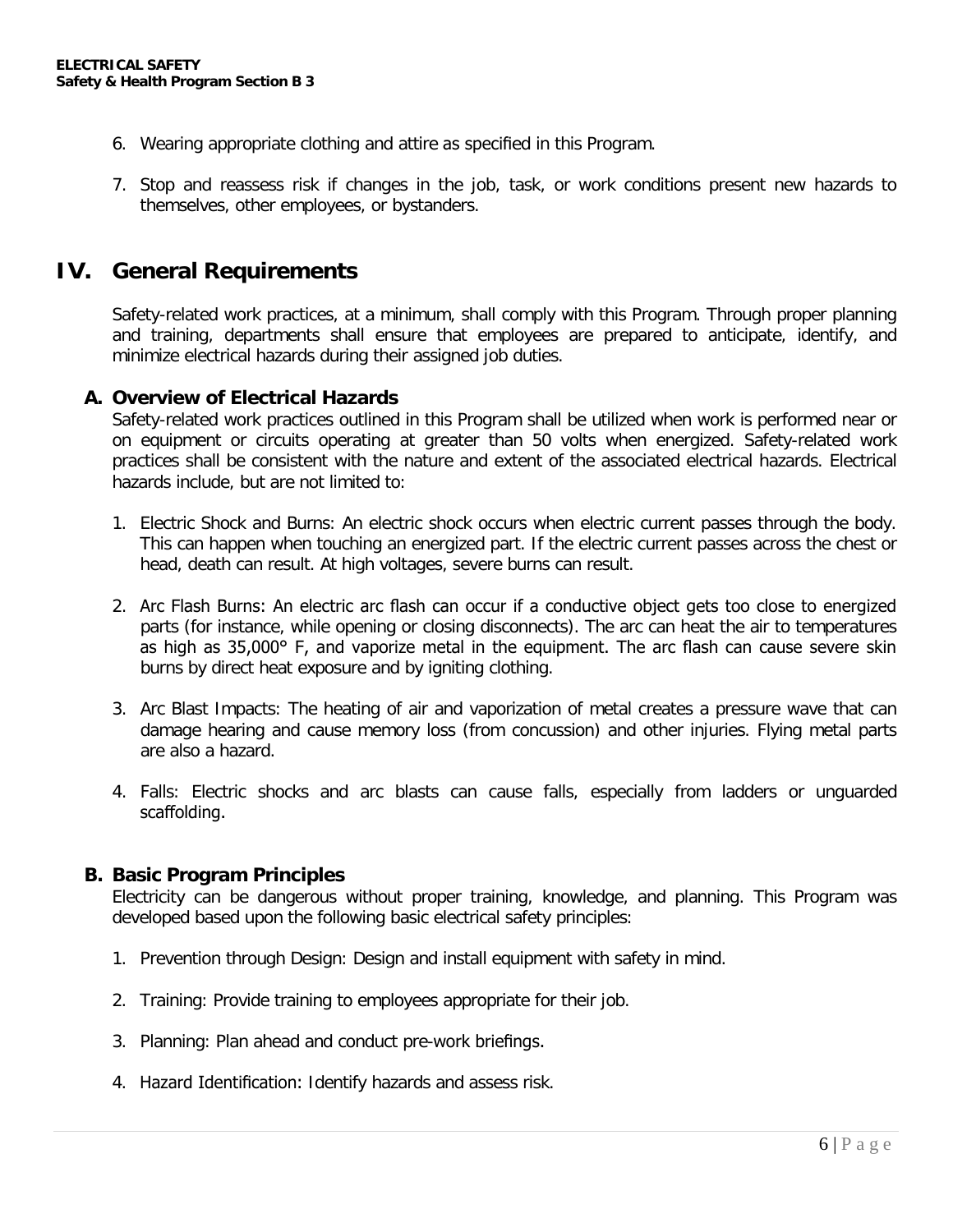- 5. Minimize Hazards. Use appropriate protective equipment and procedures.
- 6. De-Energize. Avoid work on energized parts and circuits when possible.
- 7. General design and maintenance requirements

#### **C. General Design and Maintenance Requirements**

All electrical systems shall be designed, installed, and maintained in accordance to 29 CFR 1910.302, 29 CFR 1910.308; NFPA 70E, Edition 2009, Article 205, 210, 215, 220, 225, 230, 235, and 240, and shall meet all other design and installation requirements specified within the applicable state and local electrical code. Departments may decide to adopt requirements specified in more recent editions of NFPA 70E; however, departments shall confirm that the adoption of these requirements or standards will not increase risk to employees (i.e. by introducing unfamiliar hazards or work methods).

#### **D. Working Space for Electrical Equipment**

Sufficient access and working space shall be incorporated and maintained around electric equipment to permit safe operation and maintenance of such equipment. Working space for equipment operating at 600 volts, nominal, or less to ground and likely to require examination, adjustment, services or maintenance while energized shall comply with the National Electrical Code (NEC),Article 110.26 and 29 CFR 1910.303. See Appendix B for general guidance regarding work space requirements.

#### **E. Guarding Electrical Parts**

Energized electrical systems and components must be guarded to prevent damage and inadvertent contact with live conductors. The following requirements apply to the guarding of electrical equipment (See also the Pottawattamie County Machinery and Machine Guarding Program for additional guarding requirements).

- 1. Live parts of electric equipment operating at 50 volts or more shall be guarded against accidental contact as specified in 29 CFR 1910.303.
- 2. Locations where electric equipment is likely to be exposed to physical damage, enclosures or guards shall be so arranged and of such strength as to prevent such damage.
- 3. Entrances to rooms and other locations containing exposed live parts shall be marked with conspicuous warning signs forbidding unqualified persons to enter.
- 4. Doors, hinged panels, and the like shall be secured to prevent their swinging into an employee and causing the employee to contact exposed energized electrical conductors or circuit parts operating at 50 volts or more (i.e. if movement of the object is likely to create a hazard).

#### **F. Equipment Labeling and Hazard Analysis**

As required by the NEC, Article 110.6, switchboards, panel boards, industrial control panels, motor control centers, and other electrical equipment that are likely to require examination, adjustment, servicing, or maintenance while energized, shall be field marked/labeled to warn qualified employees of potential shock and arc flash hazards (See Appendix C for label examples).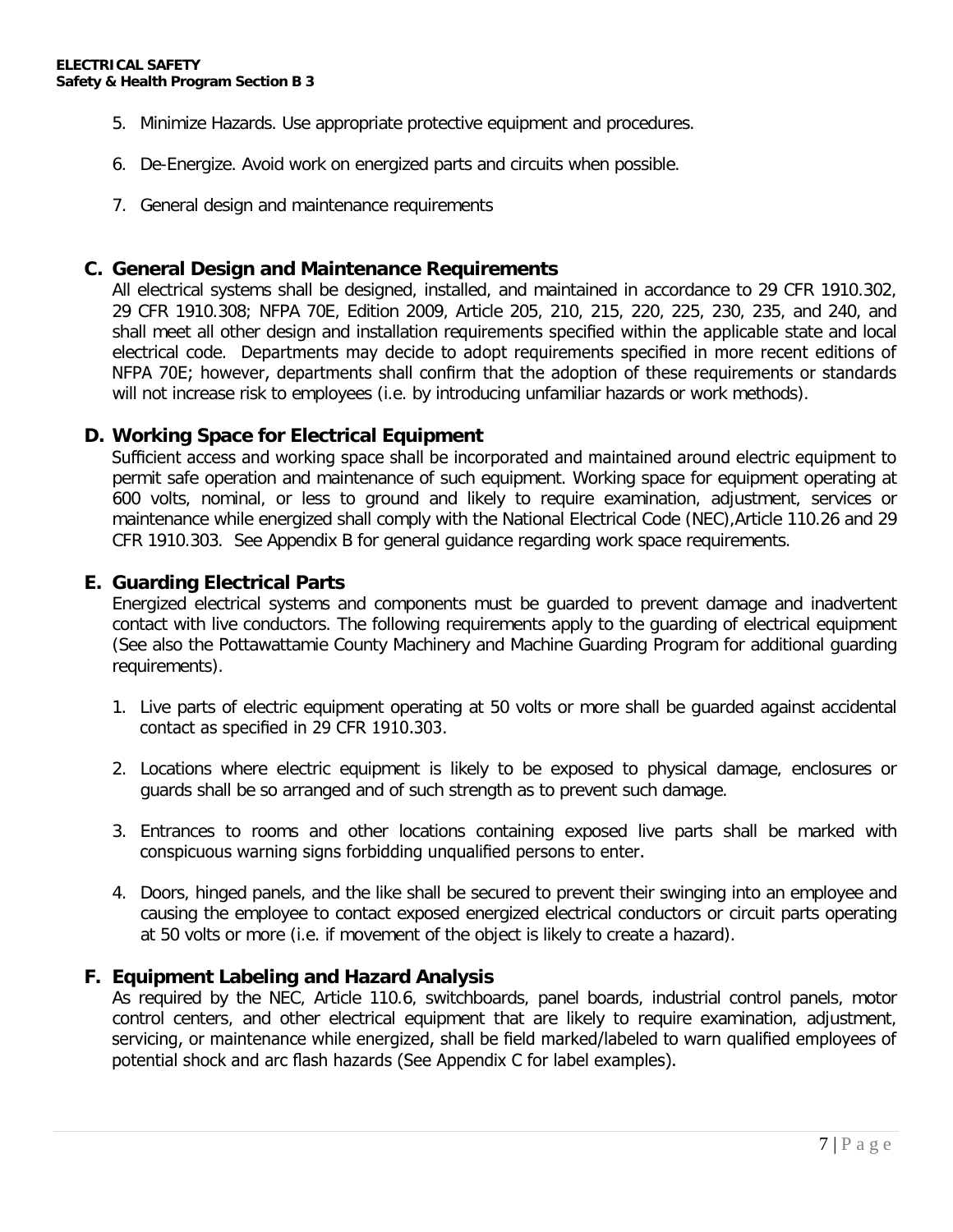- a. The marking (i.e. label) shall be located so as to be clearly visible to qualified employees before examination, adjustment, servicing, or maintenance of the equipment.
- b. A temporary "DANGER" label shall be used on energized electrical equipment until a hazard analysis has been performed by a qualified person. Non-specific "DANGER" labels may not be used as permanent labeling.
- c. At a minimum, temporary markings shall remind qualified employees that an electrical arc flash hazard exists, to turn off power before opening, and to follow all requirements for safe work practices and electrical protective equipment as specified in this Program.
- d. After a hazard analysis (i.e. including the shock hazard analysis, arc flash analysis, and/or other approved methods) has been completed for electrical equipment by a qualified person in accordance with NFPA 70E (i.e. 2009 Edition or more recent), a permanent equipment label shall be affixed to the equipment to summarize the shock and flash protection information. The results of an assessment performed by the qualified person shall be maintained on file by the applicable department, and the equipment label shall be updated when any major modification or renovation takes place.
- e. When a hazard analysis has been completed for electrical equipment (as indicated above), labels shall, at a minimum, include the nominal system voltage, the arc flash protection boundary, the required PPE level, the limited approach boundary, the restricted approach boundary, and the prohibited approach boundary. Labels applied prior to the adoption of this Program are acceptable if they contain the nominal system voltage and either the available incident energy/working distance or required level of PPE. Other information such as available incident energy/working distance, minimum arc rating of clothing, and the highest hazard/risk category (i.e. or arc flash PPE category) for the equipment may be included on labels moving forward; however, the incident energy/working distance and the hazard/risk category (i.e. or arc flash PPE category) may not be displayed on the same label.

#### **G. Overview of Approach Boundaries**

Approach boundaries are applicable where approaching employees may be exposed to uncovered energized electrical conductors or circuit parts operating at greater than 50 volts (See NFPA, 70 E for shock protection boundaries for lower voltage, alternating current (AC) electrical conductors or circuit parts). NFPA 70E defines three approach boundaries for shock hazards (i.e. the limited, restricted, and prohibited approach boundaries) and one for arc flash (i.e. the arc flash protection boundary). Refer to the NFPA 70E, 2009 Edition, Table 130.2(C) for a larger range of nominal voltages. In some instances, the arc flash protection boundary might be a greater distance from the energized electrical conductors or circuit parts than the limited approach boundary. The shock protection boundaries and the arc flash boundary are independent of each other. The following provides an overview of these approach distances (See the "Qualified Work Requirements" section for additional requirements.):

a. **Limited Approach Boundary**: The limited approach boundary is the distance from an exposed live part within which a shock hazard exists. An unqualified employee must be advised of the hazards present and may not cross this boundary unless the person is escorted by a qualified employee. Insulated tools are required within this boundary. Where one or more unqualified persons are working at or close to the limited approach boundary, the persons shall be instructed to remain outside of the limited approach boundary (i.e. through training, verbally, or with signage).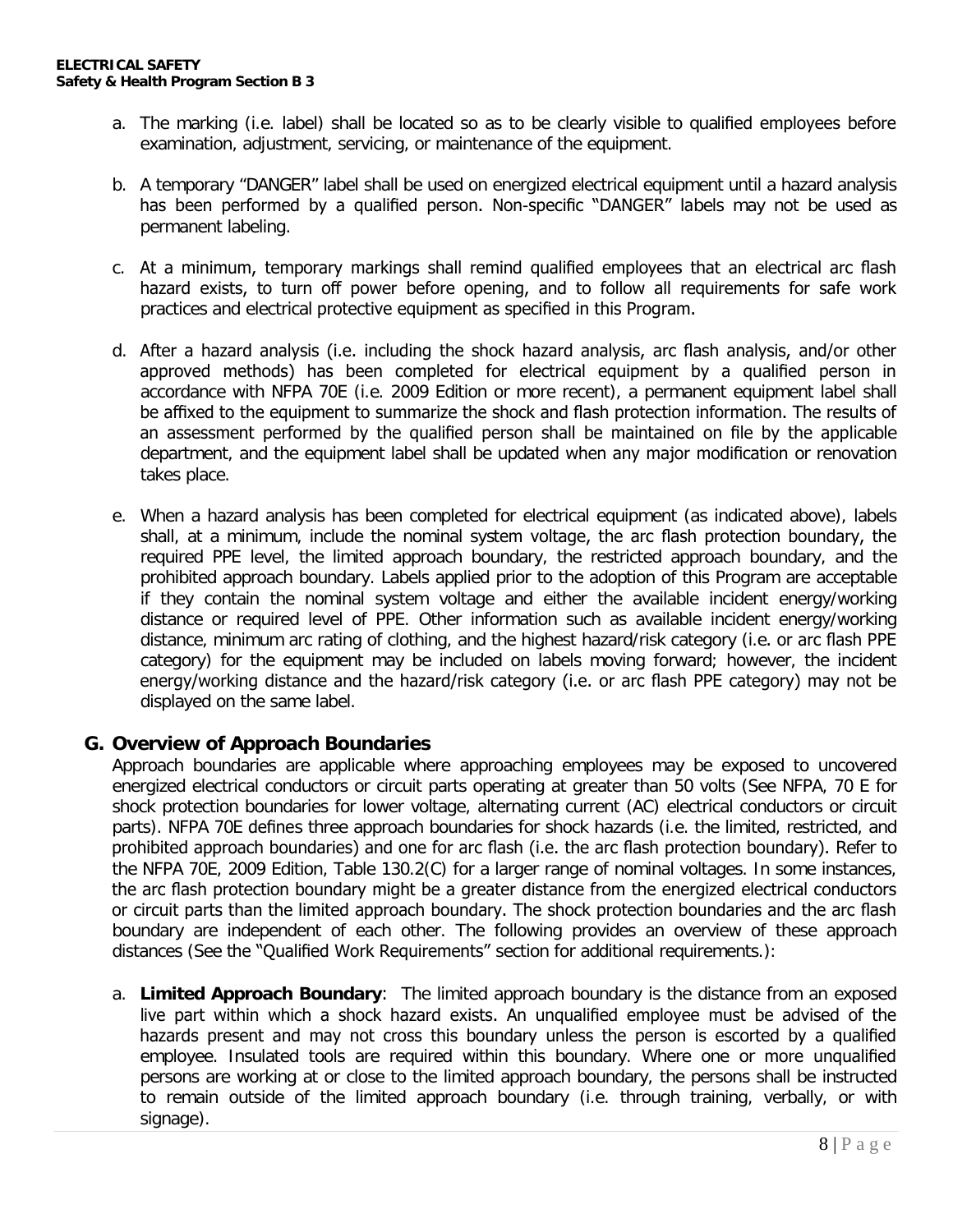- b. **Restricted Approach Boundary**: The restricted approach boundary is closer than the limited approach boundary. The restricted approach boundary may only be crossed by qualified employees with an approved energized work permit and appropriate protective equipment as specified in this Program. Under no circumstance shall an unqualified person(s) be permitted to cross the restricted approach boundary. Inside this boundary, inadvertent movement can put a part of the body or conductive tools in contact with live parts. The restricted approach boundary may only be crossed by qualified employees with the proper protective equipment as specified in this Program.
- c. **Prohibited Approach Boundary:** The prohibited approach boundary is closer than restricted approach boundary. The prohibited approach boundary is the distance to exposed live parts that by crossing this boundary is considered the same as making direct contact with a live part. The prohibited approach boundary may only be crossed by qualified employees with an approved energized work permit and appropriate protective equipment as specified in this Program.
- d. **Arc flash Protection Boundary**: The flash protection boundary is the distance from exposed live parts within which a person could be injured if an electrical arc flash were to occur. The arc flash protection boundary may only be crossed by qualified employees with an approved energized work permit and appropriate protective equipment as specified in this Program.

#### **H. Overview of Qualified and Unqualified Work Section**

- 1**. Qualified Electrical Work** involves work within the limited approach boundary of exposed, energized electrical conductors and circuit parts operating at 50 volts or higher. Qualified electrical work may only be performed by those trained and authorized (i.e. qualified) by the department to perform that work. Qualified electrical employees shall be capable of working safely on energized circuits and shall be familiar with the proper use of special precautionary techniques, PPE, insulating and shielding materials, insulated tools, and any other applicable concepts applicable to their job function. Departments must maintain a list of all qualified electrical employees and job titles that are authorized to perform this work.
- 2**. Unqualified Electrical Work**, as it applies to this Program, might include using portable power tools, work on de-energized equipment, and work outside the limited approach boundary. As noted above, unqualified employees may enter the limited approach boundary of energized electrical equipment; however, the unqualified employee must be accompanied by a qualified employee and shall not enter the restricted approach boundary. Qualified and unqualified persons shall be trained in, and be familiar with, any electrical safety-related practices necessary for their safety. See the "Training" section of this Program for specific training requirements for qualified and unqualified persons. The scope and breadth of training for employees may vary widely depending on the tasks required of them during their employment.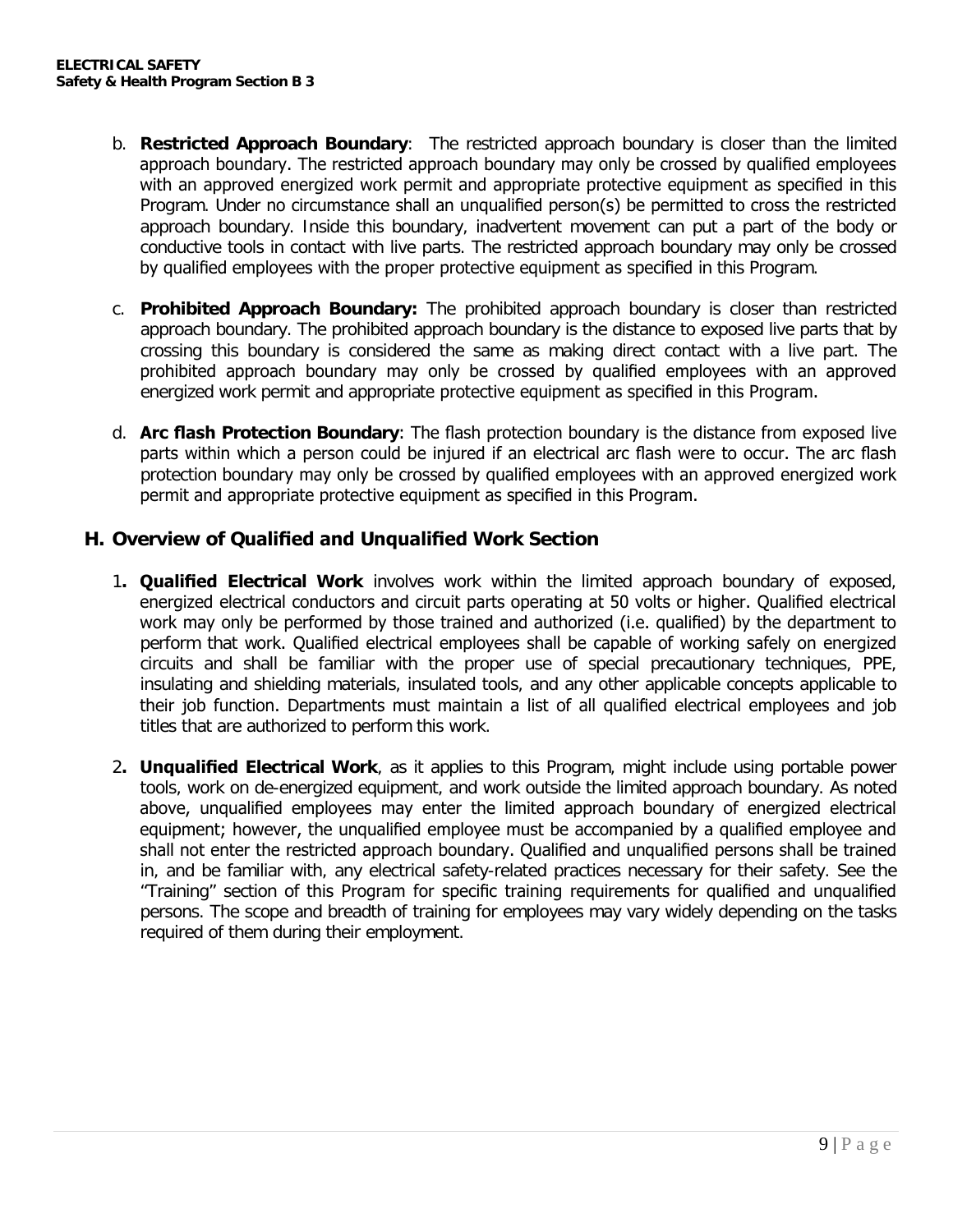#### **I. Electrically Safe Working Conditions**

- 1. Before an employee works within the limited approach boundary, energized electrical conductors to which an employee might be exposed shall be put into an electrically safe work condition by a qualified person. Establishing an electrically safe work condition for electrical equipment prior to working on exposed electrical parts is required unless:
	- a. De-energizing the equipment creates additional hazards or increased risk, such as the shutdown of life safety systems;
	- b. It can be demonstrated that the task, such as troubleshooting or testing, can only be performed on an energized system; or
	- c. The energized electrical conductors and circuit parts operate at less than 50 volts and it is determined that there will be no increased exposure to electrical burns or to explosion due to electrical arcs.
- 2. While any employee is exposed to contact with parts of fixed electric equipment or circuits, which have been de-energized, an electrically safe work condition must be established in accordance with this Program prior to the start of work. All electrical circuit conductors and circuit parts shall be considered energized until the source(s) of the energy is (are) removed, at which time they shall be considered de-energized. All electrical conductors and circuit parts shall not be considered electrically safe until an electrically safe work condition is established by a qualified person as specified in the "Qualified work requirements" section of this Program.
- 3. Electrical conductors and circuit parts that have been disconnected, but have not been locked/tagged out; tested; and/or grounded (where appropriate), shall not be considered to be in an electrically safe work condition and safe work practices appropriate for the circuit voltage and energy level shall still be used. Lockout/tagout requirements as specified by the Pottawattamie County Lockout/Tagout Program shall apply to all fixed, permanently installed equipment and to temporarily installed equipment. Only qualified persons shall be permitted to work on electrical conductors or circuit parts that have not been put into an electrically safe work conditions (See the "Qualified work requirements" section of this Program for information regarding working within the limited approach boundary of exposed electrical conductors or circuits that may become energized.). Furthermore, only qualified persons shall perform testing of electrical circuits within the limited approach boundary of energized electrical conductors or circuit parts operating at 50 volts or more. De-energizing an electrical conductor or circuit part and making it safe to work on is, in itself, a potentially hazardous task.

#### **J. Securement of Electrical Equipment in Public Areas**

All electrical equipment such as electrical panels and disconnects that are located in areas accessible to employees and the general public shall be closed and locked while not being used to discourage unauthorized access. Note: Locking a cover on electrical equipment to prevent unauthorized access should not be confused with the process of "locking out" a breaker or disconnect.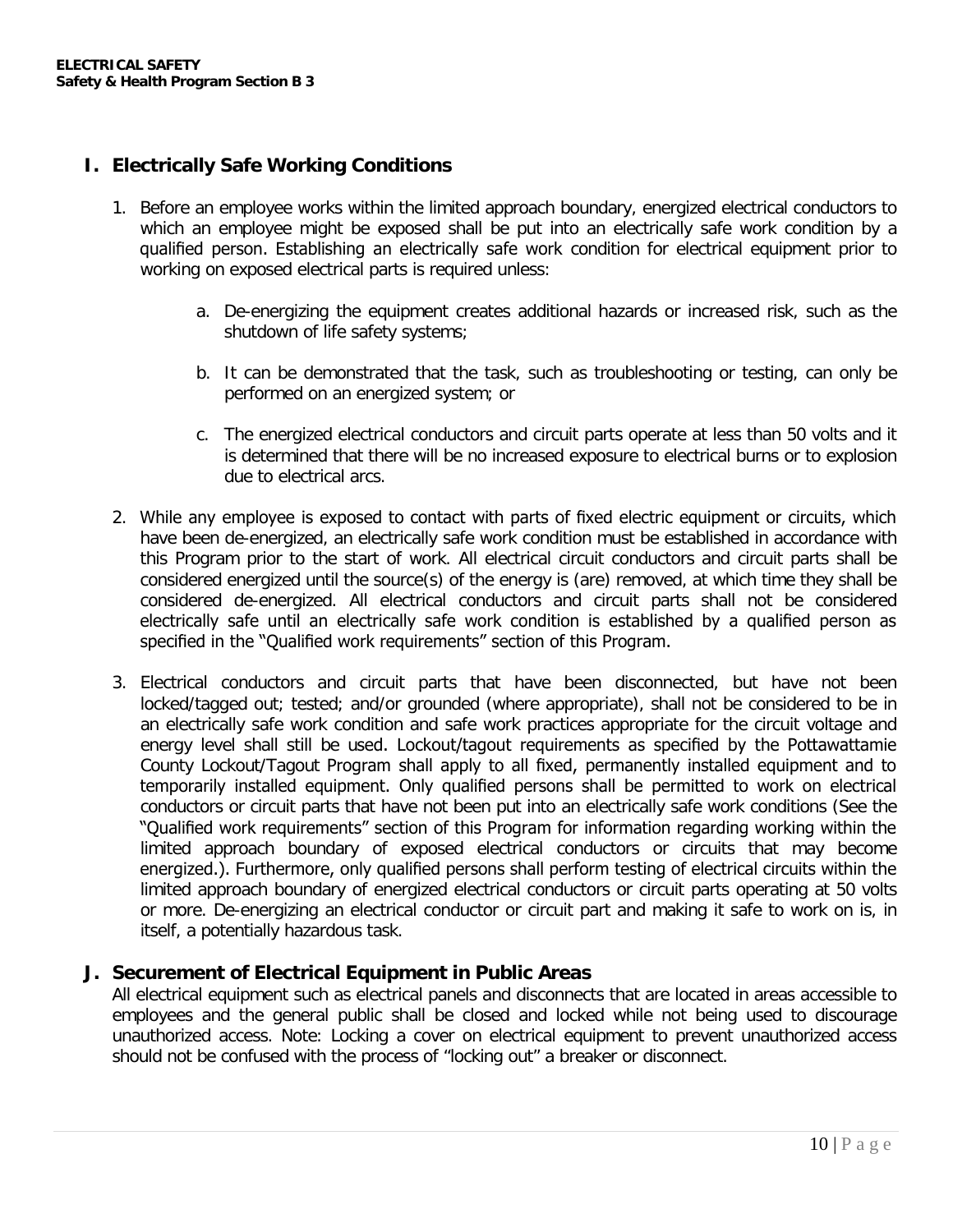#### **K. Underground Electrical Lines and Equipment**

Before an excavation starts (e.g. installing fence posts, installing sign posts, planting trees, etc.), departments shall take the necessary steps to contact the appropriate owners or authorities to identify and mark the location of the electrical lines or equipment. When it has been determined that a reasonable possibility for contacting electrical lines or equipment exists, a hazard/risk assessment as specified under the "Qualified work requirements" section of this Program shall be performed to identify the appropriate safe work practices to be used during the work.

#### **L. Overhead Electrical Lines and Equipment**

When unqualified persons are working on the ground or in an elevated position near uninsulated, overhead lines, the location shall be such that the employee and the longest conductive object the employee might contact do not come closer to any unguarded, energized overhead power line than the limited approach boundary as determined by a qualified person in accordance with Table 130.2(C), NFPA 70E, 2009 Edition. When work is to be performed within the limited approach boundary, the overhead lines shall be de-energized and visibly grounded or suitably guarded. A hazard/risk assessment as specified under the "Qualified work requirements" section of this Program shall be performed to identify the appropriate safe work practices to be used during the work. If the lines are to be de-energized, arrangements shall be made with the person or organization that operates or controls the electric circuits involved to de-energize and ground them.

If protective measures, such as guarding, isolating, or insulating, are provided, these precautions shall prevent employees from contacting such lines directly with any part of their body or indirectly through conductive materials, tools, or equipment. Work (i.e. including the operation and transit of vehicles and mechanical equipment) within the limited approach boundary of energized or de-energized overhead lines shall be performed in accordance with NFPA 70E, Edition 2009, Article 130.5 and 29 CFR 1910.333 as determined by a qualified person.

#### **M. Wet or Damp Locations**

Electrical work or use of electricity in wet or damp locations (i.e. areas surrounded or near water or other liquids) should be avoided. The following special precautions must be incorporated while performing work with electricity in wet or damp locations:

- a. Dry barriers shall be placed over wet or damp work surfaces inside the limited approach boundary to prevent contact between electrical circuits and/or the body with the wet surfaces.
- b. Standing water or liquids shall be removed before beginning work on electrical circuits or systems. Electrical work is strictly prohibited in areas where there is standing water or liquid.
- c. Follow all requirements related to wet or damp locations as specified in the sections entitled "Cordconnected electrical equipment and extension cords" and "Temporary electric power and lighting."
- d. Non-conductive boots, gloves, ladders, and portable ground-fault circuit interrupters (GFCI) shall be used when working with portable power tools (e.g. a wet vacuum) in wet or damp locations.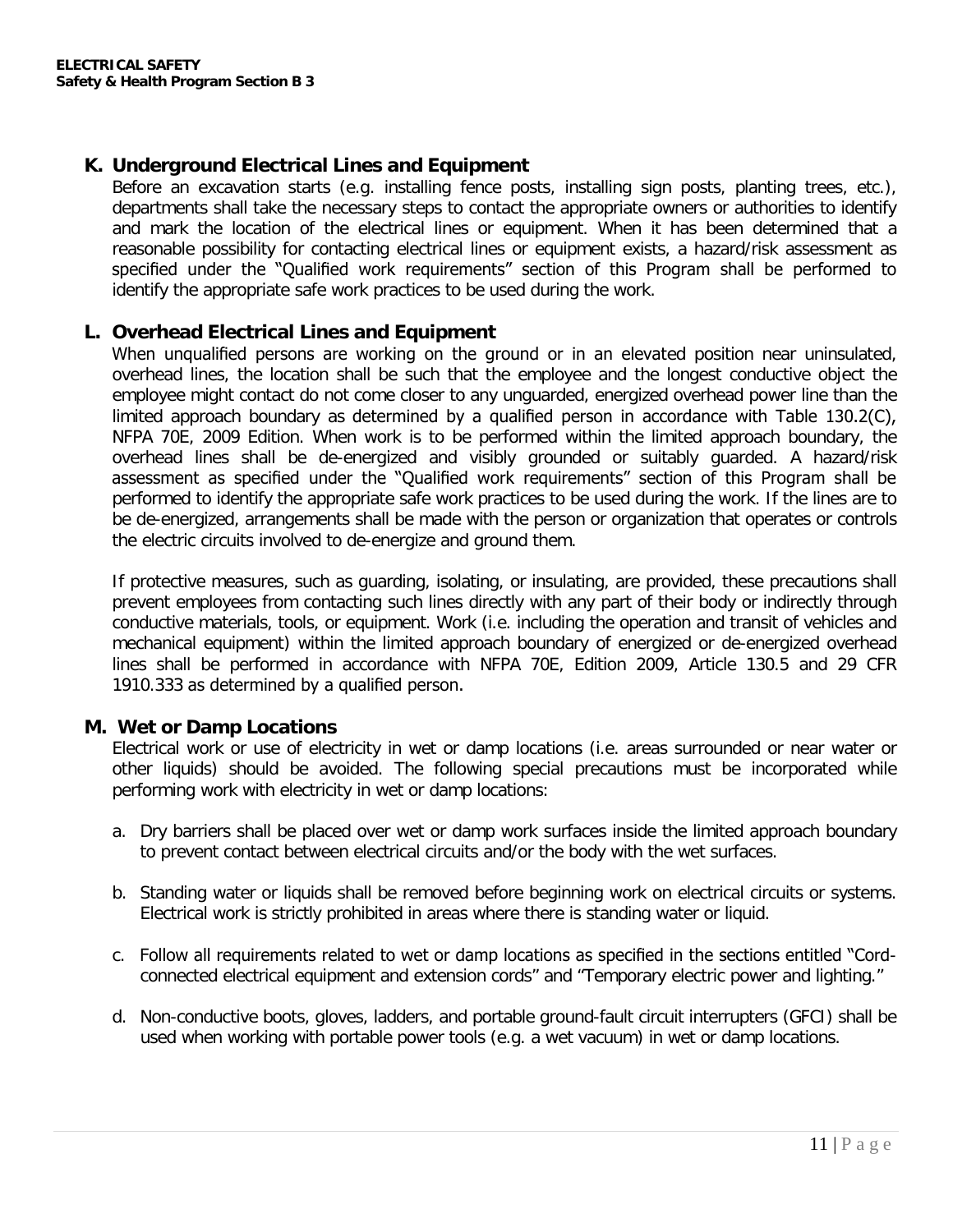#### **N. Alertness Around Electricity**

Employees shall be alert at all times when working around or with electricity. Employees shall not be permitted to work within the limited approach boundary of energized electrical conductors or circuit parts operating at 50 volts or more while their alertness is recognizably impaired due to illness, fatigue, or other reasons. Employees shall also remain alert regarding changes in the job, task, or work conditions that may present new hazards for employees or bystanders, and stop work if these changes could result in a potentially hazardous situation. Employees shall also refrain from reaching blindly into areas that might contain exposed energized electrical conductors or circuit parts where an electrical hazard exists.

#### **O. Illumination**

Employees shall not enter spaces containing electrical hazards unless illumination is provided that enables employees to perform work safely. Where lack of illumination or an obstruction precludes observation of the work to be performed, employees shall not perform any task within the limited approach boundary of energized electrical conductors or circuit parts operating at 50 volts or more.

#### **P. Confined or Enclosed Work Spaces**

When an employee works in a confined or enclosed space (such as a manhole or vault) that contains exposed energized electrical conductors or circuit parts operating at 50 volts or more, or where an electrical hazard exists, protective shields, protective barriers, or insulating materials shall be used as necessary to avoid inadvertent contact with these parts and the effects of the electrical hazards. See the Pottawattamie County Permit-Required Confined Space Program for additional information regarding confined space entries.

#### **Q. Conductive Articles, Materials, Tools, and Equipment**

Conductive articles of jewelry and clothing (e.g. watchbands, bracelets, rings, key chains, necklaces, and metallic aprons, cloth with conductive thread, metal headgear, or metal frame glasses) shall not be worn where they present an electrical contact hazard with exposed energized electrical conductors or circuit parts operating at 50 volts or more. Other conductive materials, tools, and equipment that are in contact with any part of an employee's body shall be handled in a manner that prevents accidental contact with energized electrical conductors or circuit parts. Such materials and equipment shall include, but are not limited to, long conductive objects such as ducts, pipes, and tubes, conductive hose and rope, metal-lined rules and scales, steel tapes, pulling lines, metal scaffold parts, structural members, full floats, chains, etc.

#### **R. Housekeeping Duties**

Employees shall not perform housekeeping duties inside the limited approach boundary where there is a possibility of contact with energized electrical conductors or circuit parts, unless adequate safeguards (such as insulating equipment or barriers) are provided to prevent contact. Electrically conductive cleaning materials (i.e. including conductive solids such as steel wool, metallic cloth, and silicone carbide, as well as conductive liquid solutions) shall not be used inside the limited approach boundary unless procedures to prevent electrical contact are followed.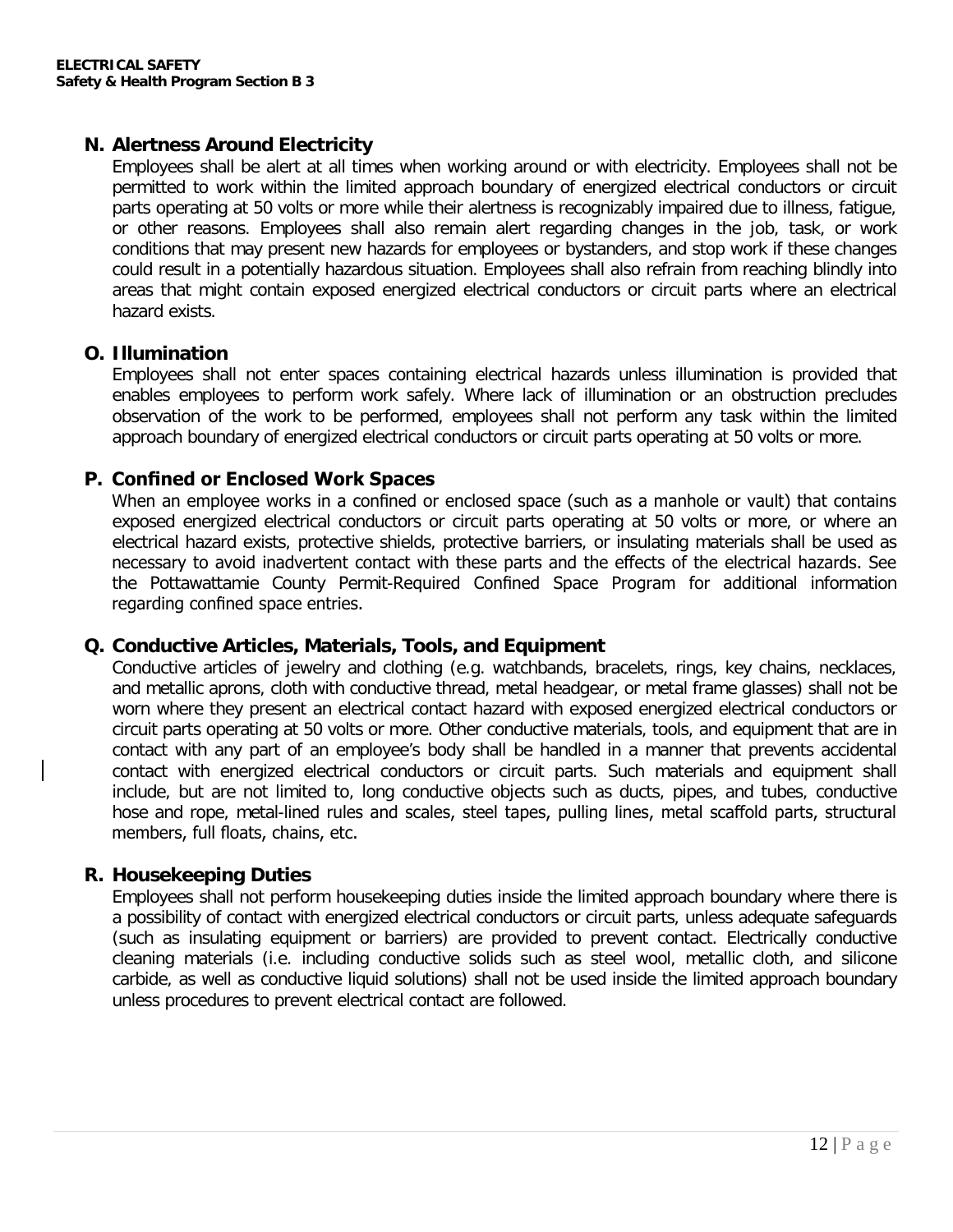#### **S. Occasional Use of Flammable or Ignitable Materials**

Where flammable materials are present only occasionally, electric equipment capable of igniting them shall not be used unless measures are taken to prevent hazardous conditions from developing. Such materials include, but are not limited to: flammable gases, vapors, or liquids; combustible dust; and ignitable fibers or flying.

#### **T. Anticipated Failure**

When there is evidence that electrical equipment (i.e. including portable power tools) could fail and injure employees or bystanders, the electric equipment shall be de-energized and locked/tagged out of service, unless de-energizing introduces additional hazards or increased risk or is infeasible because of equipment design or operational limitation as determined by a qualified person. Until the equipment can be repaired or de-energized, employees shall be protected from hazards associated with the impending failure of the equipment by suitable barricades or other approved alerting techniques as specified in this Program.

#### **U. Cord-Connected Equipment and Extension Cords**

The following requirements apply to the use of cord-and-plug-connected equipment (e.g. portable power tools with flexible cords), power strips, and flexible cord sets (i.e. extension cords):

- a. Extension cords may only be used to provide temporary power.
- b. Portable equipment shall be handled in a manner that will not cause damage.
- c. Flexible electric cords connected to equipment may not be used for raising or lowering the equipment.
- d. Portable cord-and-plug connected equipment and extension cords must be visually inspected before use for external defects such as loose parts, deformed and missing pins, or damage to outer jacket or insulation, and for possible internal damage such as a pinched or crushed outer jacket.
- e. Any damaged or defective cord or cord-and-plug-connected equipment must be tagged out of service and no person may use it until it is repaired and inspected to ensure it is safe for use.
- f. Extension cords must be of the three-wire type. Extension cords and flexible cords must be designed for hard or extra hard usage (for example, types S, ST, and SO). The rating or approval must be visible.
- g. Job-made extension cords are not permitted for use.
- h. Portable equipment must be handled in a manner that will not cause damage.
- i. Extension cords must be protected from damage. Sharp corners and projections must be avoided.
- j. Flexible cords may not be run through windows or doors unless protected from damage, and then only on a temporary basis.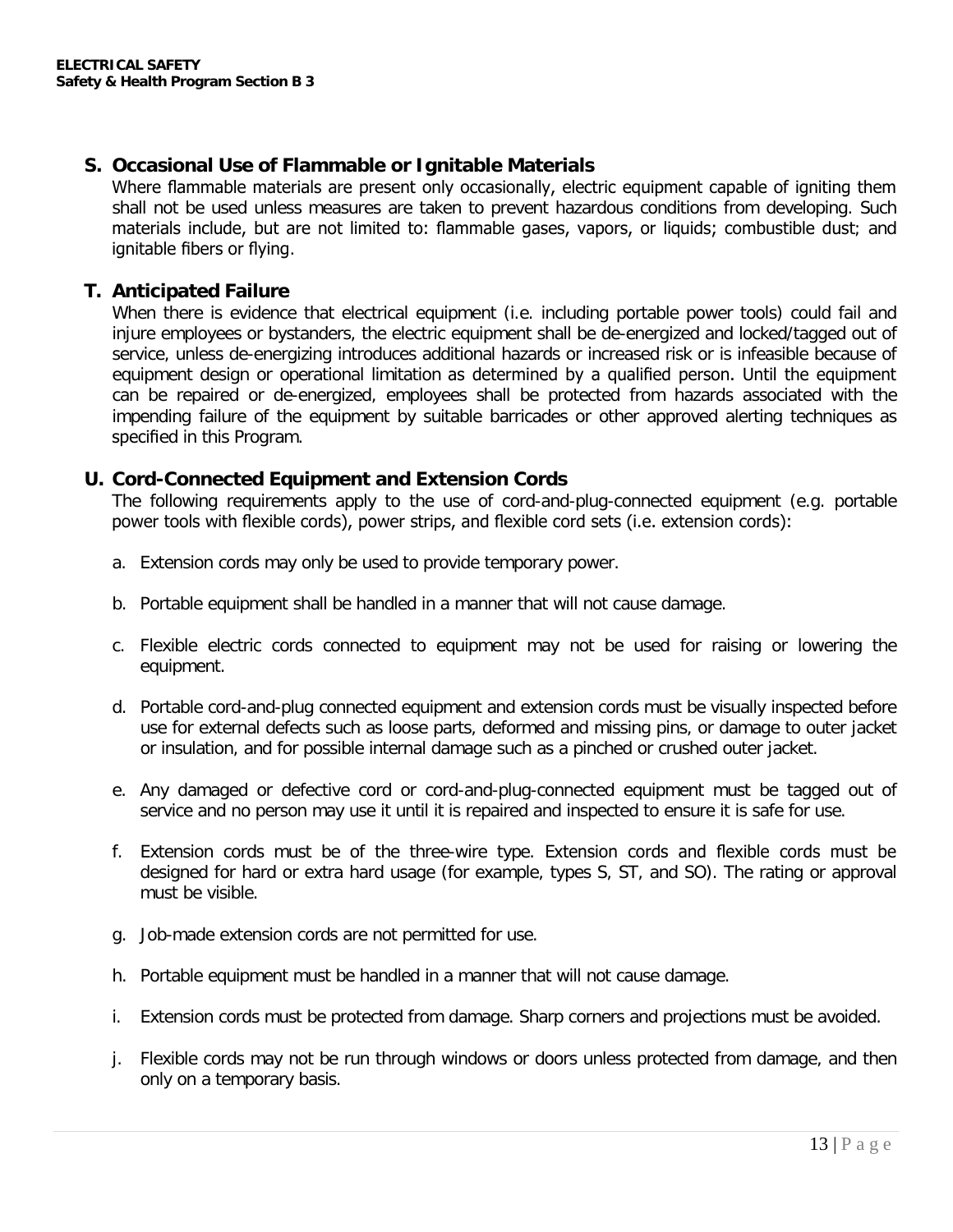- k. Flexible cords may not be run above ceilings or inside or through walls and may not be fastened with staples or otherwise hung in such a fashion as to damage the outer jacket or insulation.
- l. Adapters that interrupt the continuity of the equipment grounding connection may not be used.
- m. Flexible cords must be covered by a cord protector or tape when they pose a tripping hazard in a pathway, aisle, or hallway.
- n. Extension cords used with grounding type equipment must contain an equipment-grounding conductor (i.e., the cord must accept a three-prong or grounded plug).
- o. Attachment plugs and receptacles may not be connected or altered in any way that would interrupt the continuity of the equipment grounding conductor. Additionally, these devices may not be altered to allow the grounding pole to be inserted into current connector slots. Clipping the grounding prong from an electrical plug is prohibited.
- p. Flexible cords may only be plugged into grounded receptacles. In the event a two-pronged outlet is encountered, it is recommended that the receptacle be replaced with a three-prong outlet. Adapters that interrupt the continuity of the equipment grounding connection may not be used.
- q. Employees' hands must be dry when plugging and unplugging flexible cords and cord-and-plug connected equipment.
- r. Lamps for general illumination must be protected from breakage and metal shell sockets must be grounded.
- s. Temporary lights must not be suspended by their cords unless they have been designed for this purpose.
- t. Energized plug and receptacle connections shall be handled only with insulating protective equipment if the condition of the connection could provide a conductive path to the employee's hand (e.g. if a cord connector is wet from being immersed in water).
- u. Extension cords are considered to be temporary wiring and must also comply with the section entitled "Temporary electric power and lighting".
- v. All portable electric equipment and flexible cords used in highly conductive work locations, such as those with water or other conductive liquids, or in places where employees are likely to contact water or other conductive liquids, must be approved for those locations.
- w. Portable lighting used in wet or conductive locations, such as tanks or boilers, must be operated at no more than 120 volts or must be protected by GFCIs.
- x. When an attachment plug is to be connected to a receptacle, the relationship of the plug and receptacle contacts shall first be checked to ensure that they are of mating configuration.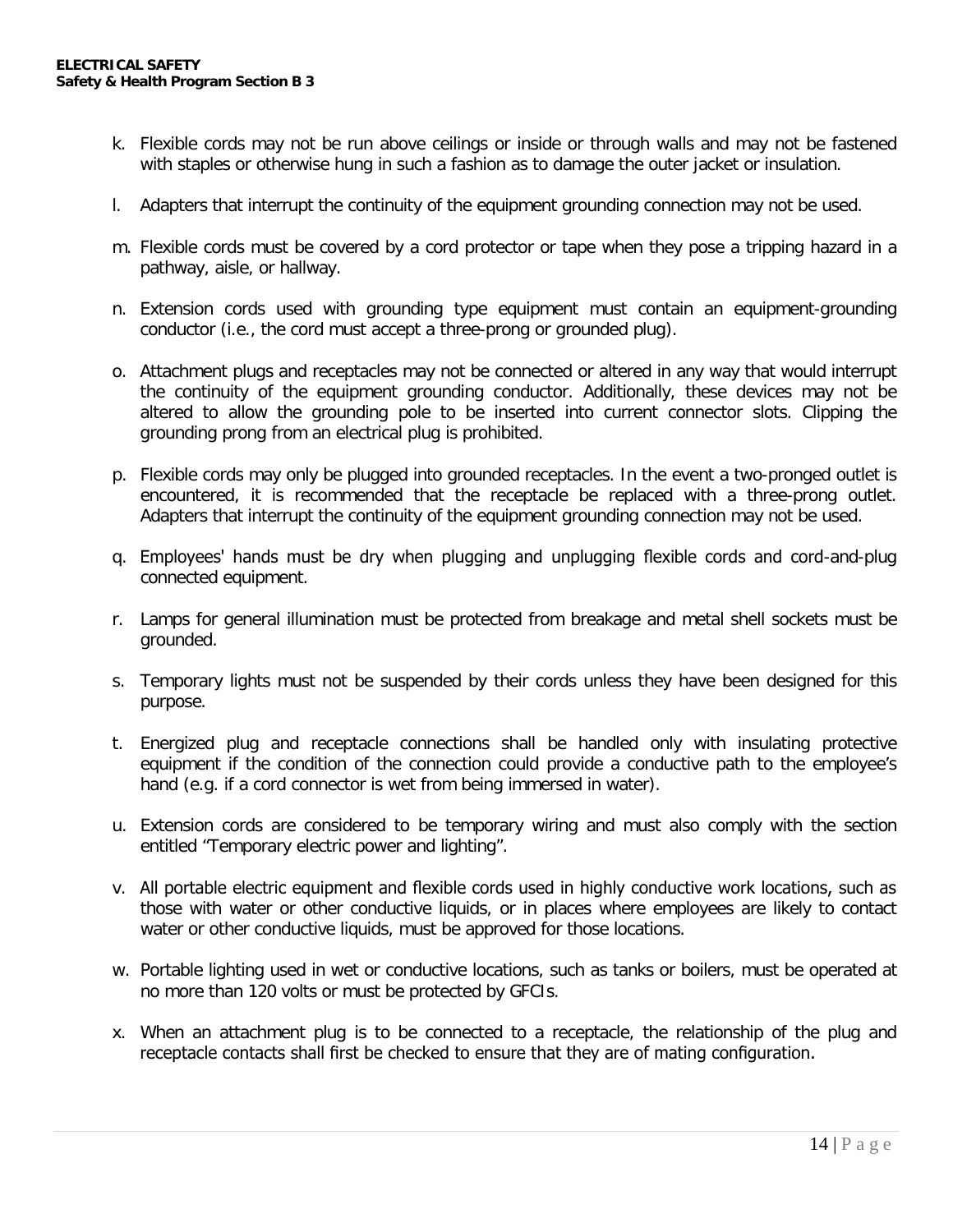- y. Employees performing work outdoors or in damp or wet locations must be provided, and must use, GFCI.
- z. In general, equipment and tools connected by cord-and-plug must be grounded. Listed or labeled as UL double insulated tools and appliances need not be grounded.
- aa. Hand lamps supplied by flexible cords must be equipped with a handle of molded composition or other approved material and must be equipped with a substantial bulb guard.

#### **V. Electric Power and Lighting Circuit Breakers**

During routine opening and closing of circuits, only load-rated switches, circuit breakers, or other devices specifically designed as disconnecting means shall be used for the opening, reversing, or closing of circuits under load conditions. Never utilize an electrical disconnect itself as an on/off switch. When opening and closing disconnects or breakers, if applicable, use the left-hand rule when possible (i.e. stand to the right side of the equipment and operate the disconnect switch with the left hand).

After a circuit is de-energized by a circuit protective device (e.g. a circuit breaker is thrown or fuse is blown), the circuit may not be manually re-energized until it has been determined that the equipment and circuit can be safely energized by a qualified person. The repetitive manual re-closing of circuit breakers or the re-energizing of circuits through replaced fuses is prohibited. When it can be determined by a qualified person that the automatic operation of the device was caused by an overload rather than a fault condition, no examination of the circuit or connected equipment is needed before the circuit is re-energized. Overcurrent protection of circuits and conductors shall not be modified, even on a temporary basis, beyond that approved by applicable portions of electrical codes and standards related to overcurrent protection.

#### **W. Temporary Electric Power and Lighting**

Temporary electrical power and lighting installations operating at 600 volts or less, including flexible cords, cables and extension cords, must comply with the applicable requirements specified within the section entitled "Cord-connected equipment and extension cords". The following requirements also apply to the use of temporary electric power and lighting:

- a. Temporary electrical services other than a single extension cord, must originate from an approved distribution panel board that is rated for the voltages and currents the system is expected to carry. These installations must conform to the NEC.
- b. Receptacles must be of the grounding type, each branch circuit must contain a separate equipment-grounding conductor, and all receptacles must be electrically connected to the grounding conductor.
- c. Suitable disconnecting switches or plug connects must be installed to permit the disconnection of all ungrounded conductors of each temporary circuit.
- d. Lamps for general illumination must be protected from accidental contact or damage, either by elevating the fixture or by providing a suitable guard.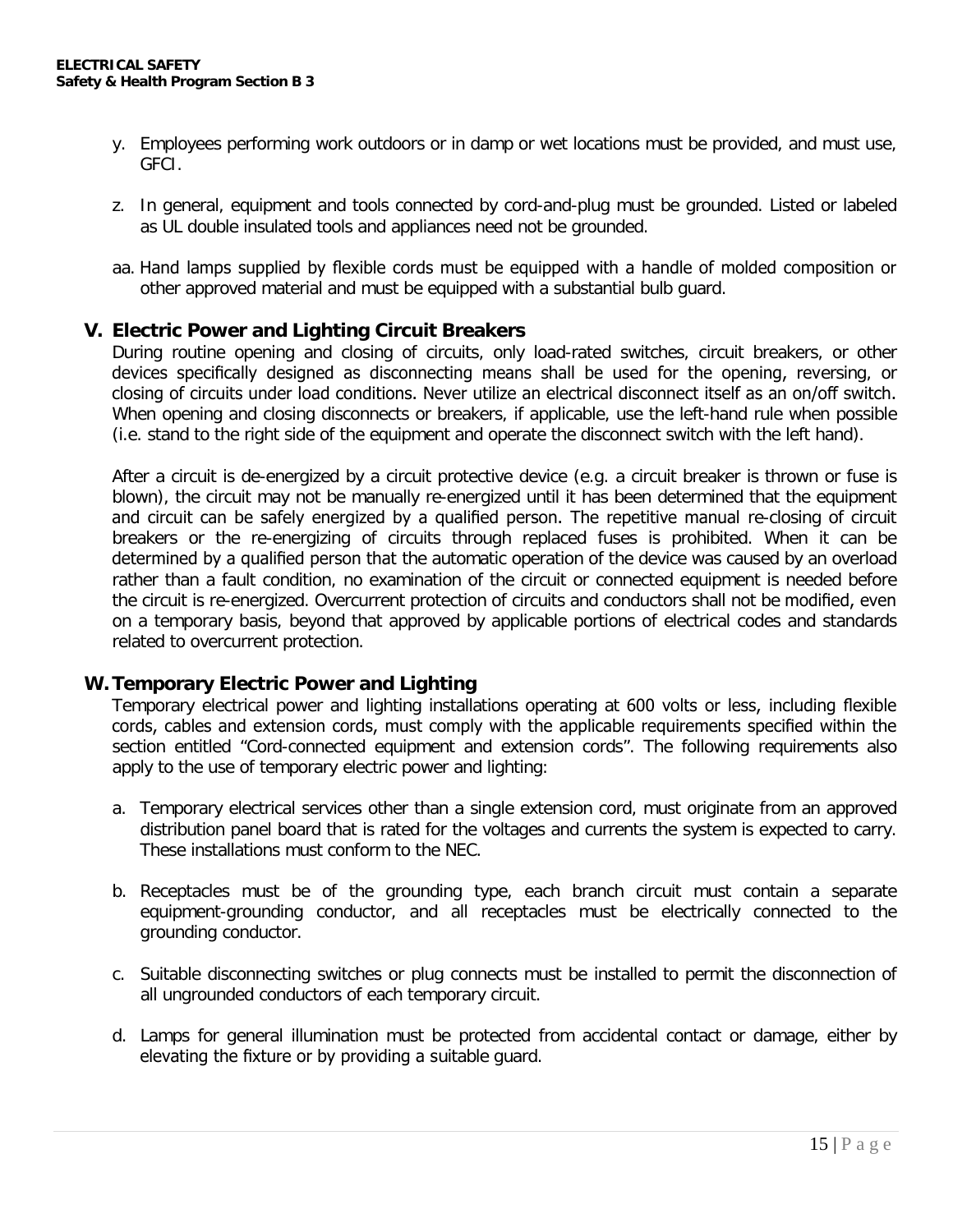#### **X. Qualified Work Requirements**

As defined in the "Overview of Qualified and Unqualified Work" section of this Program, qualified electrical work involves work within the limited approach boundary of exposed, energized electrical conductors and circuit parts operating at 50 volts or higher. The following sections include additional requirements for qualified electrical work:

#### a. **Access to Applicable Standards and Regulations**

It is the responsibility of the department to provide qualified electrical employees with access to applicable electrical safety standards and regulations necessary for their work. This may include, but is not limited to, applicable editions of NPFA, ANSI, or ASTM standards.

#### b. **Hazard/Risk Assessment**

A logical and systematic approach is to be used to identify and control the potential hazards associated with exposed energized conductors or circuit parts. Departments performing qualified electrical work shall develop a standard operating procedure (SOP) for performing a hazard/risk assessment. The SOP shall outline the process that qualified employees must take before work is started within the limited approach boundary or within the arc flash boundary of energized electrical conductors and circuit parts operating at 50 volts or more. The SOP is to be used as a tool to identify, assess, and control electrical hazards. This SOP should serve as a concise decisionmaking model or road map for employees working on exposed, energized parts, and should not be confused with procedures associated with individual circuit parts and equipment (e.g. lockout/tagout procedures). The complexity of the SOP shall depend on the breadth of electrical hazards, voltage, energy level, and circuit conditions that employees for a department encounter during work. If applicable, the SOP shall specify safety-related work procedures that account for variations of equipment labeling due to more recent editions of NFPA 70E, as well as the potential absence of specific equipment labeling (e.g. due to the temporary absence of a hazard analysis). A flow chart may be used within the SOP to simplify the decision-making process for employees.

#### c. **Job planning and briefing**

When energized electrical work by Pottawattamie County employees is involved, employees shall conduct a job briefing with persons involved with the work. The briefing shall cover subjects such as the hazards associated with the job, work procedures involved, special precautions, energy source controls, personal protective equipment requirements, and any information regarding the energized electrical work permit, if applicable (See Appendix E for an example job briefing/planning checklist). Additional job briefings shall be held if changes occur during the course of the work that might affect the safety of employees or persons. A more extensive discussion shall be conducted if either of the following applies: the work is complicated or particularly hazardous or the employee cannot be expected to recognize and avoid hazards involved in the job.

#### d. **Approach to Exposed Energized Conductors or Circuit Parts**

To cross the restricted approach boundary or arc flash boundary, the qualified person must have an approved energized work permit and wear the appropriate PPE as specified below. If an electrically safe condition cannot be established (see requirements below) for energized electrical conductors or circuit parts operating at 50 volts or more prior to the start of work, other safety-related work practices shall be used to protect employees who might be exposed to the electrical hazards. Such work practices shall protect each employee from arc flash and from contact with energized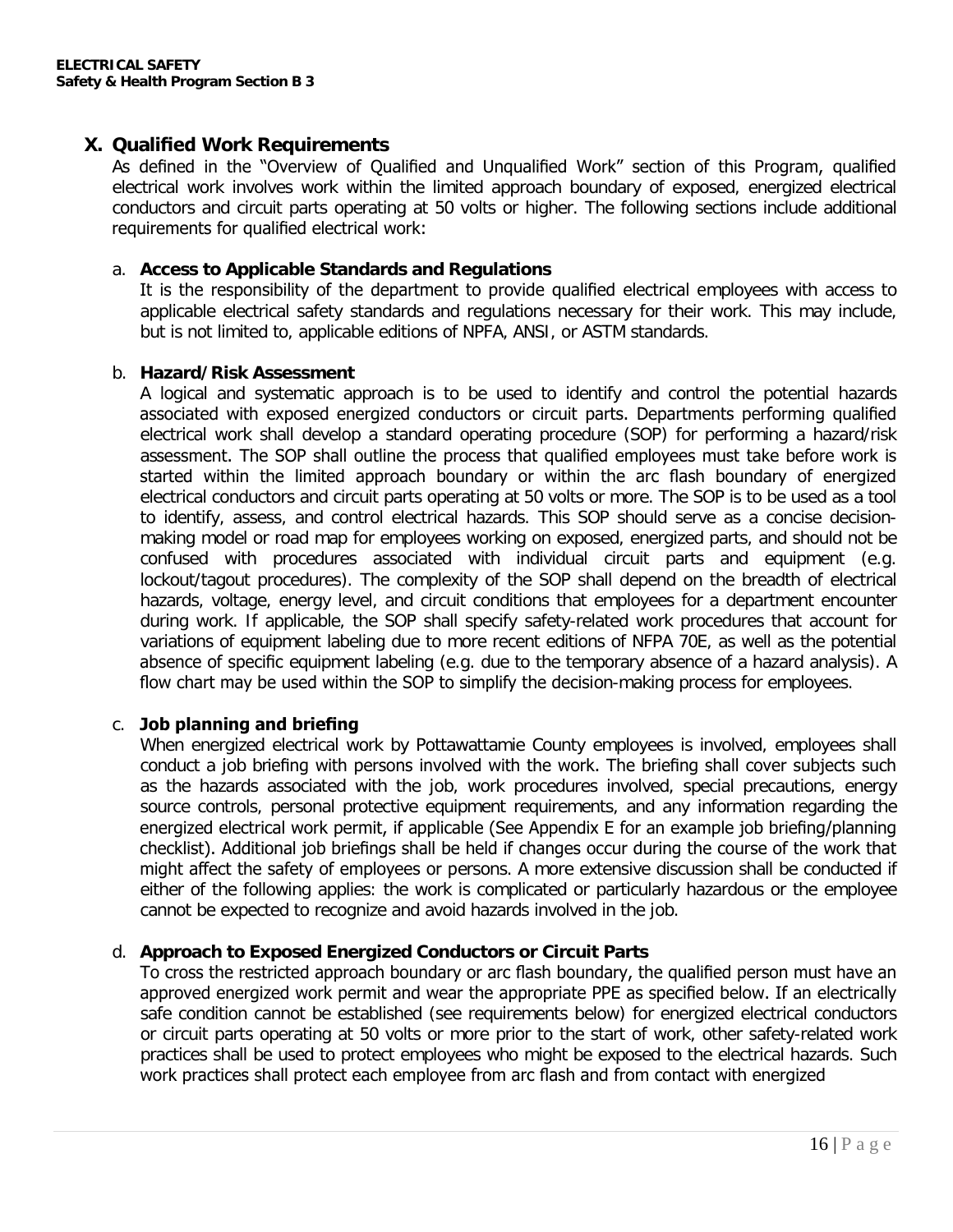electrical conductors or circuit parts operating at 50 volts or more directly or indirectly through some other conductive object. Work practices that are used shall be suitable for the conditions under which the work is to be performed and for the voltage level of the energized electrical conductors or circuit parts. A hazard/risk assessment as specified in this Program shall be performed by a qualified employee to identify the appropriate safe work practices and electrical protective equipment to be used during the work.

Furthermore, only qualified persons following the requirements for working inside the restricted approach boundary shall be permitted to defeat or bypass an electrical safety interlock over which the person has sole control, and then only temporarily while the qualified person is working on the equipment. The safety interlock system shall be returned to its operable condition when work is completed. No qualified person shall approach or take any conductive object closer to exposed energized electrical conductors or circuit parts operating at 50 volts or more than the restricted approach boundary unless:

- a. The qualified person is insulated or guarded from the energized electrical conductors or circuit parts operating at 50 volts or more. Insulating gloves or insulating gloves and sleeves are considered insulation only with regard to the energized parts upon which work is being performed.
- b. The energized electrical conductors or circuit part operating at 50 volts or more are insulated from the qualified person and from any other conductive object at a different potential.

#### e. **Establishing an Electrically Safe Work Condition**

All electrical conductors and circuit parts shall be considered to be energized until an electrically safe work condition is established by a qualified person using the following process:

- a. Identify all sources of power to the equipment, and review all available up-to-date drawings, lockout/tagout procedures, diagrams, and identification tags.
- b. Remove the load current and then open the disconnecting devices for each power source.
- c. Where possible, visually verify that blades of disconnecting devices are fully open or that draw-out type circuit breakers are fully withdrawn.
- d. Apply lockout/tagout devices in accordance with the Pottawattamie County Control of Hazardous Energy Program
- e. Test each phase conductor or circuit part with an adequately rated voltage detector to verify that the equipment is de-energized. Test each phase conductor or circuit part both phaseto-phase and phase-to-ground. Check the voltage detector on a known source before and after each test to be sure it is working.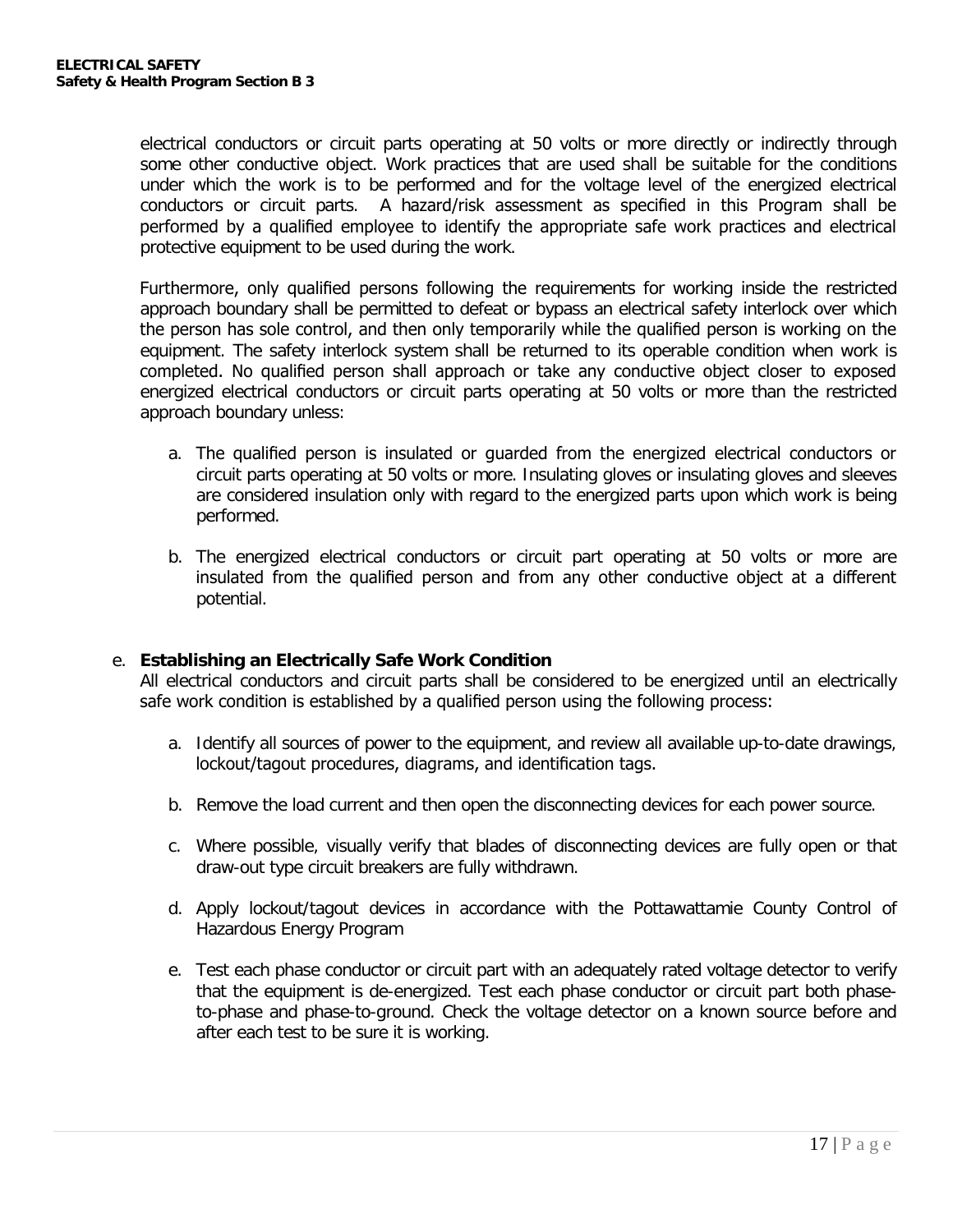- f. Where the possibility of induced voltages or stored electrical energy exists, ground the phase conductors or circuit parts before touching them. Where it could be reasonably anticipated that the conductors or circuit parts being de-energized could contact other exposed energized conductors or circuit parts, apply ground connecting devices rated for the available fault duty.
- g. Where appropriate; temporary protective grounding equipment shall be utilized as specified in NFPA 70E, 2009 Edition, Article 120.3.

#### f. **Energized Electrical Work Permits**

When working within the limited approach boundary or the arc flash boundary of exposed energized electrical conductors or circuit parts (i.e. operating at 50 V or greater) that are not placed in an electrically safe work condition, work to be performed shall be considered energized electrical work and shall be performed by written permit only. An energized electrical work permit must be approved by a designated department representative or committee to ensure the appropriate precautions are taken prior to starting energized electrical work. A copy of the permit must be posted in an appropriate location where the energized work is taking place for the duration of the task. The energized electrical work permit shall include, but not be limited to, the following items (See also example in Appendix F):

- a. Description of the circuit and equipment to be worked on and their location.
- b. Justification for why the work must be performed in an energized condition.
- c. Description of the safe work practices to be employed.
- d. Results of the shock hazard analysis that includes the limited approach boundary, restricted approach boundary, prohibited approach boundary, necessary shock-related PPE to safely perform the task.
- e. Results of the arc flash hazard analysis that includes the available incident energy or highest hazard/risk category (i.e. or arc flash PPE category), necessary arc flash PPE to perform the assigned task, and the arc flash boundary.
- f. Means employed to restrict the access of unqualified persons from the work area.
- g. Any other job-specific hazards identified during the initial job briefing.
- h. Energized work approval by a designated department representative or committee.

Work performed within the limited approach boundary of energized electrical conductors or circuit parts by qualified persons related to tasks such as testing, troubleshooting, and voltage measuring shall be permitted to be performed without an energized electrical work permit when the Hazard/Risk Category is two or below, if appropriate safe work practices and personal protective equipment are provided and are used according to this Program. If the purpose of crossing the limited approach boundary is only for visual inspection and the restricted approach boundary will not be crossed, then an energized electrical work permit is not required.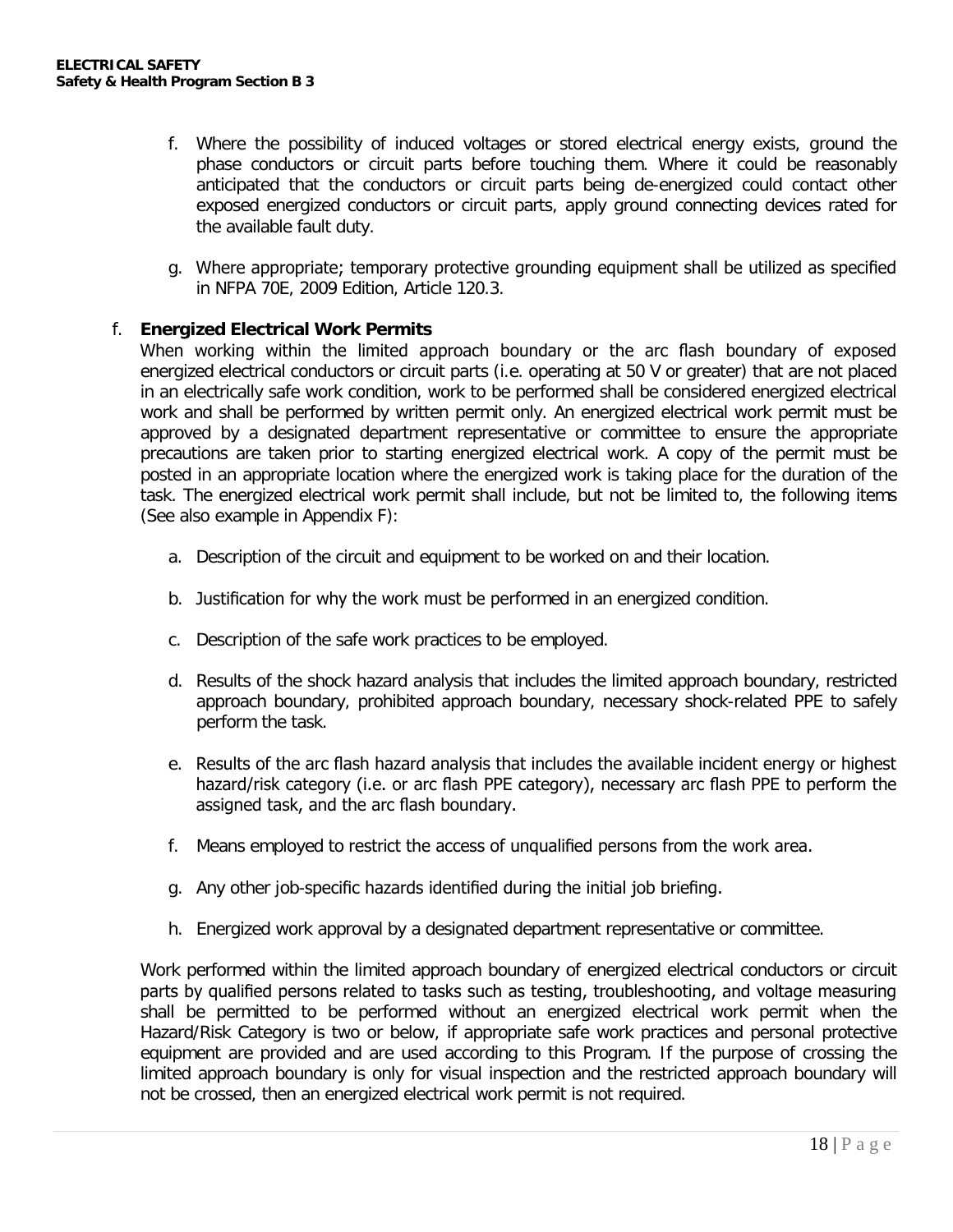#### g. **Test Instruments and Equipment**

Test instruments and equipment and all associated test leads, cables, power cords, probes, and connectors shall be visually inspected for external defects and damage before the equipment is used. If there is a defect or evidence of damage that might expose an employee to injury, the defective or damaged item shall be removed from service, and no employee may use it until repairs and tests necessary to render the equipment safe have been made. Test instruments and equipment and their accessories shall be rated for the circuits and equipment to which they will be connected and shall be designed for the environment in which they will be used. When test instruments are used for testing the absence of voltage on conductors or circuit parts operating at 50 volts or more, the operation of the test instrument shall be verified before and after an absence of voltage test is performed.

#### h. **Personal and Other Protective Equipment**

At minimum, electrical protective equipment, including PPE, shall be designed, maintained, selected, and used in accordance with NFPA 70E, 2009 Edition, Article 250 and 130.7. Where it has been determined that work will be performed within the arc flash boundary, a documented incident energy analysis or the Hazard/Risk Category, shall be used when selecting the appropriate protective clothing and PPE. For the purposes of this Program, the

Hazard/Risk Category (i.e. used in earlier NFPA 70E editions) and the Arc Flash PPE Category (I.e. used in later NFPA 70E editions) shall be considered equivalent when selecting the appropriate level of PPE. Employees working in areas where there are potential electrical hazards must be provided with and use PPE and other electrical protective equipment that is appropriate for the specific work to be performed in accordance with Article 130.7, NFPA 70E, 2009 Edition. Electrical protective equipment includes, but is not limited to, insulating blankets, matting, covers, line hose, gloves, sleeves, and other insulating garments, tools, and equipment. All electrical tools and protective equipment must be approved, rated, and tested for the levels of voltage of which the equipment and/or employee may be exposed. If there is a defect or evidence of damage that might expose an employee to injury, the defective or damaged item shall be removed from service, and no employee may use it until repairs and tests necessary to render the equipment safe have been made. See the Pottawattamie County PPE Policy for additional requirements related to PPE, and the Pottawattamie County Portable Ladder Safety Program for additional requirements related to portable ladders.

#### i. **Alerting Techniques**

Safety signs, safety symbols, or accident prevention tags shall be used where necessary to warn employees about electrical hazards that might endanger them. Barricades shall be used in conjunction with safety signs where it is necessary to prevent or limit employee access to work areas containing energized conductors or circuit parts. Conductive barricades shall not be used where it might cause an electrical hazard. Barricades shall be placed no closer than the limited approach boundary. If signs and barricades do not provide sufficient warning and protection from electrical hazards, an attendant shall be stationed to warn and protect employees. The primary duty and responsibility of an attendant providing manual signaling and alerting shall be to keep unqualified employees outside of a work area where an unqualified employee might be exposed to electrical hazards. An attendant shall remain in the area as long as there is a potential for employees to be exposed to the electrical hazards. Where work performed on equipment that is deenergized and placed in an electrically safe condition exists in a work area with other energized equipment that is similar in size, shape, and construction, safety signs and tags, barricades, or a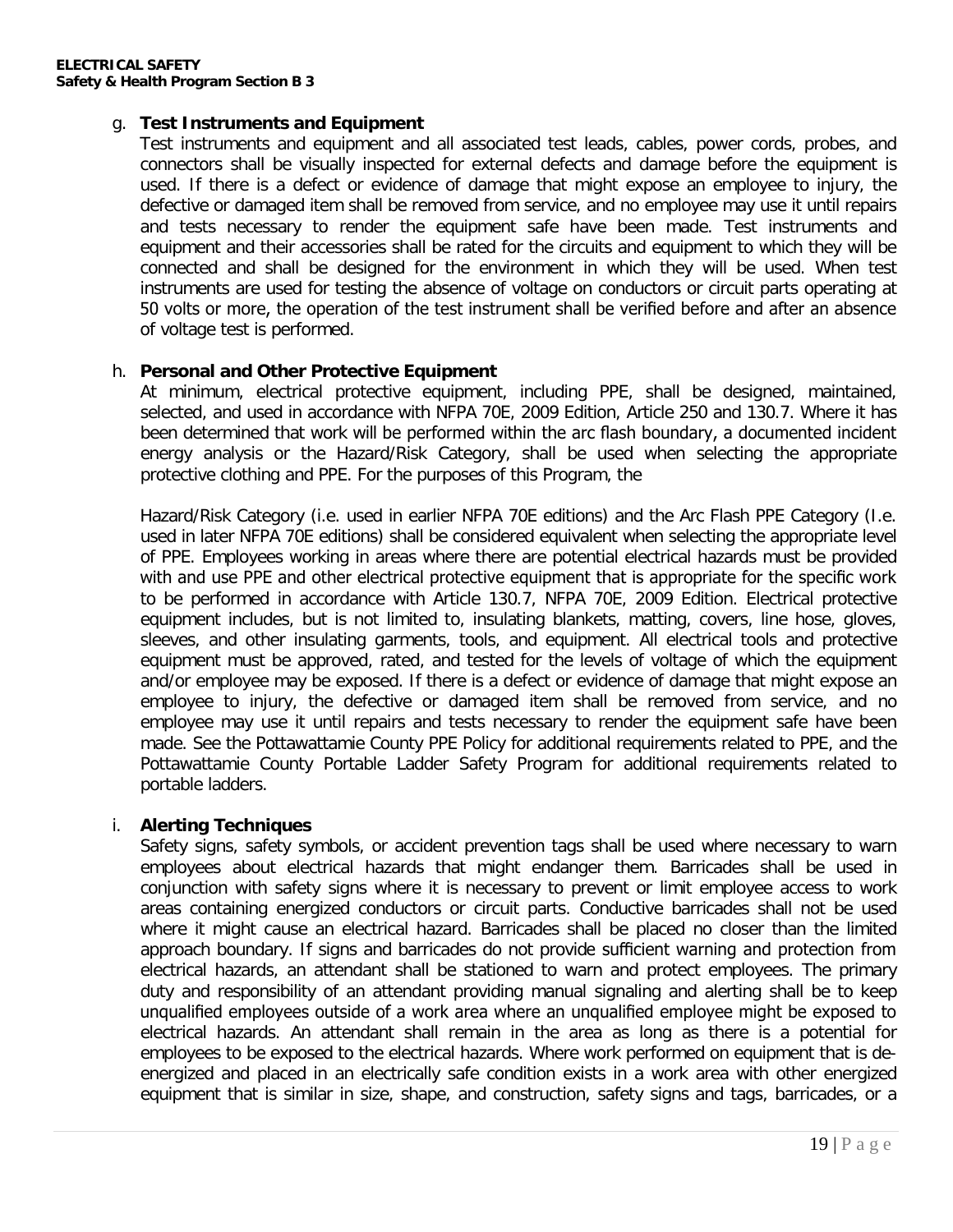combination shall be employed to prevent employees from inadvertently entering look-alike equipment.

#### **Y. Electrical Safety Auditing and Injury Investigations**

Risk Management may perform scheduled or unannounced audits of electrical work practices, equipment, standard operating procedures, lockout/tagout procedures, and other required records (e.g. energized work permits) related to electrical safety as specified in the "Recordkeeping" section of this Program. When auditing or an incident investigation determines that the principles and procedures of this Program are not being followed, the applicable department shall revise their training program and/or procedures to ensure that all applicable requirements of this Program are met.

#### **Z. Electric Power Generation, Transmission, and Distribution**

The operation and maintenance of electric power generation, control, transformation, transmission, and distribution lines and equipment shall be performed in accordance with 29 CFR 1910.269

## **V. Training and Recordkeeping**

#### **A. Training**

The training requirements contained in this section shall apply to employees who face a risk of electrical hazard that is not reduced to a safe level by the applicable electrical installation requirements. Such employees shall be trained in safety-related work practices and procedural requirements, as necessary, to provide protection from the electrical hazards associated with their respective job or task assignments.

#### 1. **Qualified Training**

Qualified training shall be of the classroom or on-the-job type, or a combination of the two. The degree of training provided shall be determined by the risk to the employee and their job duties. A qualified person shall be trained and knowledgeable of the construction and operation of equipment and be trained to recognize and avoid electrical hazards that might be present with respect to that equipment. Such persons shall also be familiar with the proper use of special precautionary techniques; PPE including arc flash clothing; insulating and shielding materials; and insulated tools and test equipment. A person can be considered qualified with respect to certain equipment and work practices, but still be unqualified for others. Such qualified persons authorized to work within the limited approach boundary of energized electrical conductors or circuit parts operating at 50 volts or more shall, at a minimum, be trained in all of the following:

- a. The skills and techniques necessary to distinguish exposed live parts from other parts of electric equipment.
- b. The skills and techniques necessary to determine the nominal voltage of exposed live parts.
- c. The shock approach distances specified in NFPA 70E, 2009 Edition, Table 130.2(C), and the corresponding voltage to which the qualified person will be exposed.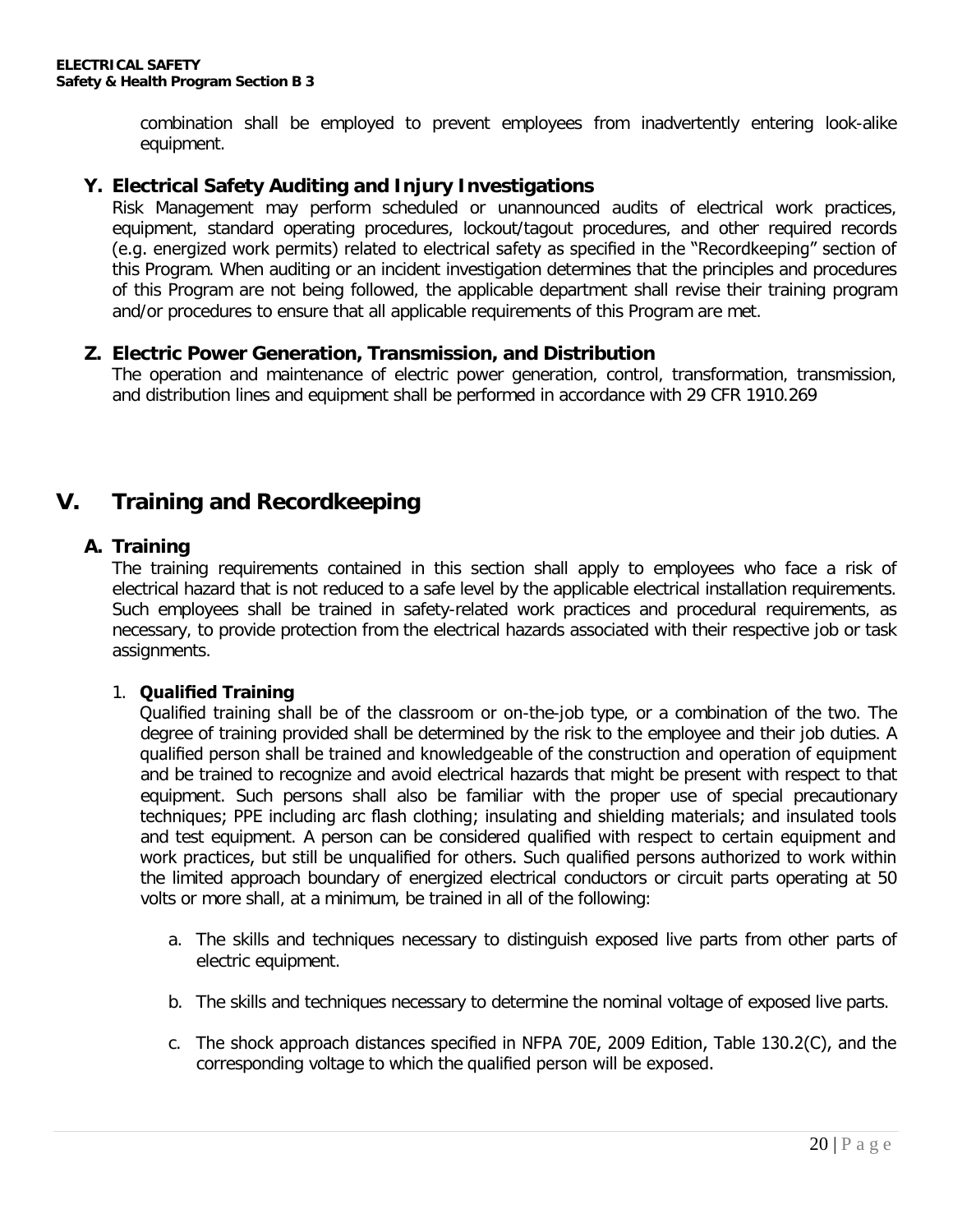- d. The decision-making process necessary to determine the degree and extent of the hazard, and what controls and job planning are necessary to perform the task safely.
- e. Skills necessary to select the appropriate PPE and other protective equipment as specified in NFPA 70E, 2009 Edition, Article 130.7.
- f. The skills necessary to select the appropriate voltage detector and demonstrate how to use a device to verify the absence of voltage, including interpreting indications provided by the device. The training shall also include information that enables the employee to understand all limitations of each specific voltage detector that might be used.

An employee who is undergoing on-the-job training for the purpose of obtaining the skills and knowledge necessary to be considered a qualified person and who, in the course of such training, has demonstrated an ability to perform specific duties safely at their level of training, and who is under the direct supervision of a qualified person, shall be considered to be a qualified person for the purposes of this Program.

#### 2. **Unqualified Training**

Unqualified persons shall be trained in, and be familiar with, any electrical safety-related practices necessary for their safety. For example, if an employee uses a portable electric drill at work, the employee shall be trained in electrical safety-related work practices associated with that tool (e.g. including but not limited to the requirements specified within the section entitled "Cord- connected equipment and extension cords").

#### 3. **Emergency Response Training**

Qualified persons shall be trained in methods to release victims from contact with exposed energized electrical conductors or circuit parts. These employees shall be regularly instructed in methods of first aid and emergency procedures, such as approved methods of resuscitation, if their duties warrant such action.

#### 4. **Retraining**

Retraining shall be performed whenever audits or incident investigations identify that an employee does not have the necessary knowledge or skills to safely work on or around electrical systems. Retraining shall also be performed if new technology, new types of equipment or changes in procedures necessitate the use of safety-related work practices that are different from those that the employee would normally use, or if the qualified person must employ safety-related work practices that are not normally used during his or her regular job duties. Retraining shall be performed at intervals not to exceed 3 years.

#### **B. Recordkeeping**

#### **1. Training documentation**

The department shall document that each employee has completed the training required as specified in this Program. This documentation shall be created when the employee demonstrates proficiency in the work practices involved and shall be maintained for the duration of the employee's employment. Qualified training documentation shall contain a summary of the training content, each employee's name and signature, and dates of the training. Departmental training documentation shall be forwarded to Risk Management to be placed in the employee training file.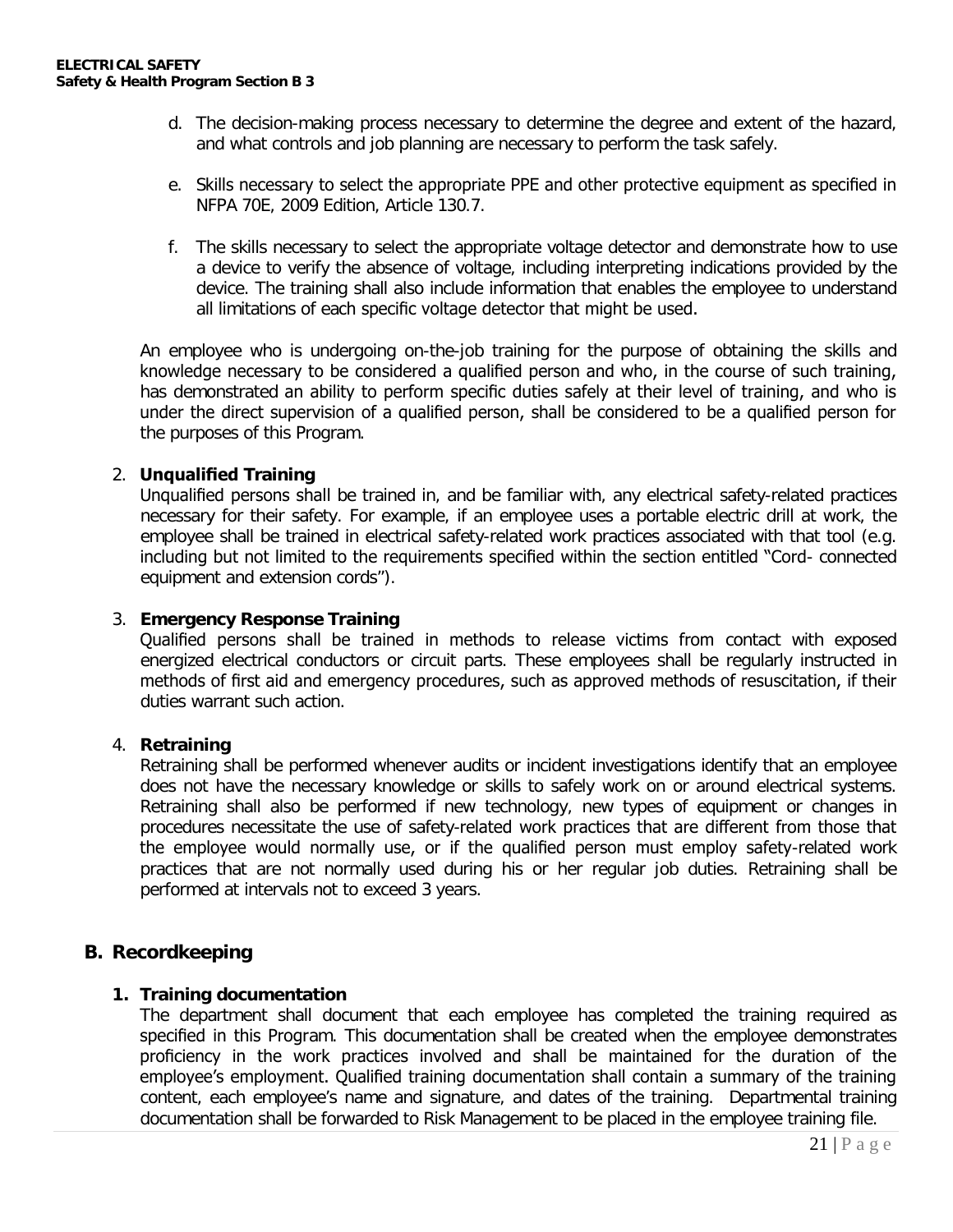- **2. Energized Work Permits:** A copy of all energized work permits must be maintained on file for a minimum of 5 years.
- 3. **Hazard Analysis:** Shock and arc flash hazard analyses and supporting documentation shall be maintained for as long as the analysis is valid/current, or for the lifetime of the equipment.
- 4. **Personal and Other Protective Equipment Records:** Records related to performance (e.g. maintenance, repair, testing, and rating) of personal and other electrical protective equipment shall be maintained for the lifetime of the equipment.

### **VI. References**

- NFPA 70, 2002 and 2014 Editions National Electrical Code (NEC).
- NFPA 70E, 2009, 2012, and 2015 Editions Electrical Safety in the Workplace.
- 29 CFR 1910 Subpart S, Electrical.
- 29 CFR 1910.269 Electric Power Generation, Transmission, and Distribution.
- 29 CFR 1910. Electrical Protective Devices.
- Pottawattamie County Control of Hazardous Energy (Lockout/Tagout) Program
- Pottawattamie County PPE Policy
- Pottawattamie County Portable Ladder Safety Program
- Pottawattamie County Machinery and Machine Guarding Program
- Pottawattamie County Permit-Required Confined Space Program
- Pottawattamie County Electrical Safety Program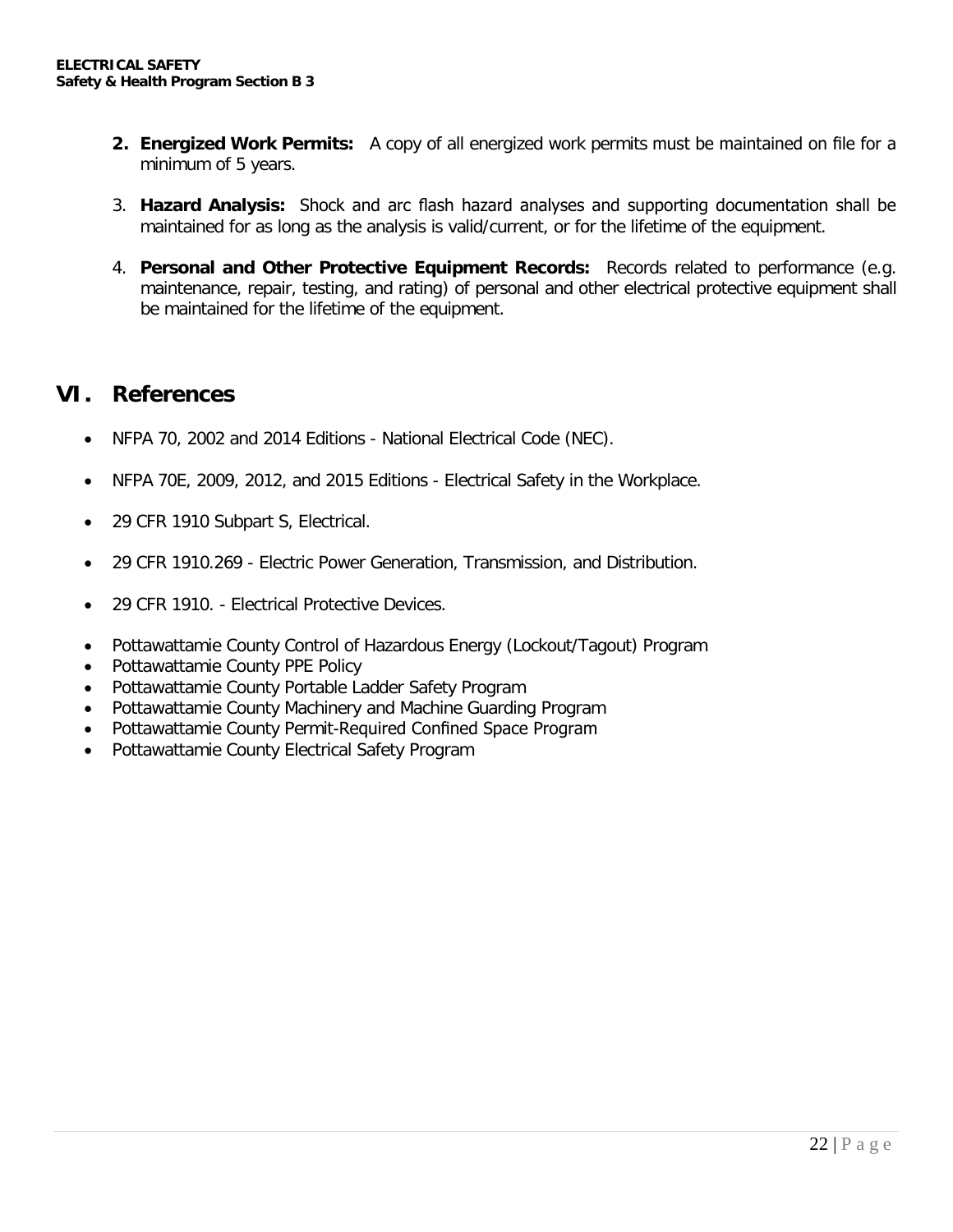# **VII. Definitions**

**Authorized Employee**. A person approved or assigned by the employer to perform a specific type of duty or duties.

**Circuit Breaker.** A device designed to open and close a circuit by non-automatic means and to open the circuit automatically on a pre-determined overcurrent without damage to itself when properly applied within its rating.

**Confined Space (Permit-Required).** An enclosed space which has limited egress and access, and has an atmospheric hazard (e.g., explosive atmosphere or asphyxiating hazard) and/or other serious safety hazards (e.g., electrical hazard).

**Disconnecting Means/Switch.** A device designed to close and/or open an electric circuit.

**Electrically Safe Work Condition**. A state in which an electrical conductor or circuit part has been disconnected from energized parts, locked/tagged in accordance with the Hazardous Energy (Lockout/Tagout) Program, tested to ensure the absence of voltage, and grounded if deemed necessary.

**Energized Electrical Work.** Repair, maintenance, troubleshooting, or testing on electrical circuits, components, or systems while energized (i.e., live).

**Enclosure.** The case or house of apparatus, or the fence or walls surrounding an installation to prevent personnel from accidentally contacting energized parts or to protect the equipment from physical damage.

**Exposed Electrical Parts**. Energized parts that can be inadvertently touched or approached nearer than a safe distance by a person. Parts not suitably guarded, isolated, or insulated. Examples include terminal contacts or lugs and bare wiring.

**Arc Flash Protection Boundary**. An approach limit distance from exposed live parts within which a person could receive a second degree burn if an electrical arc flash were to occur.

**Ground Fault Circuit Interrupt (GFCI).** A device whose function is to interrupt the electric circuit to the load when a fault current to ground exceeds a predetermined value that is less than that required to operate the over-current protective device of the supply circuit.

**Grounded (Grounding).** Connected (connecting) to ground or to a conductive body that extends the ground connection.

**Incident Energy.** The amount of energy impressed on a surface, a certain distance from the source, generated during an electrical arc event. One of the common units used to measure incident energy is calories per centimeter squared (cal/cm2).

**Interlock.** An electrical, mechanical, or key-locked device intended to prevent an undesired sequence of operation.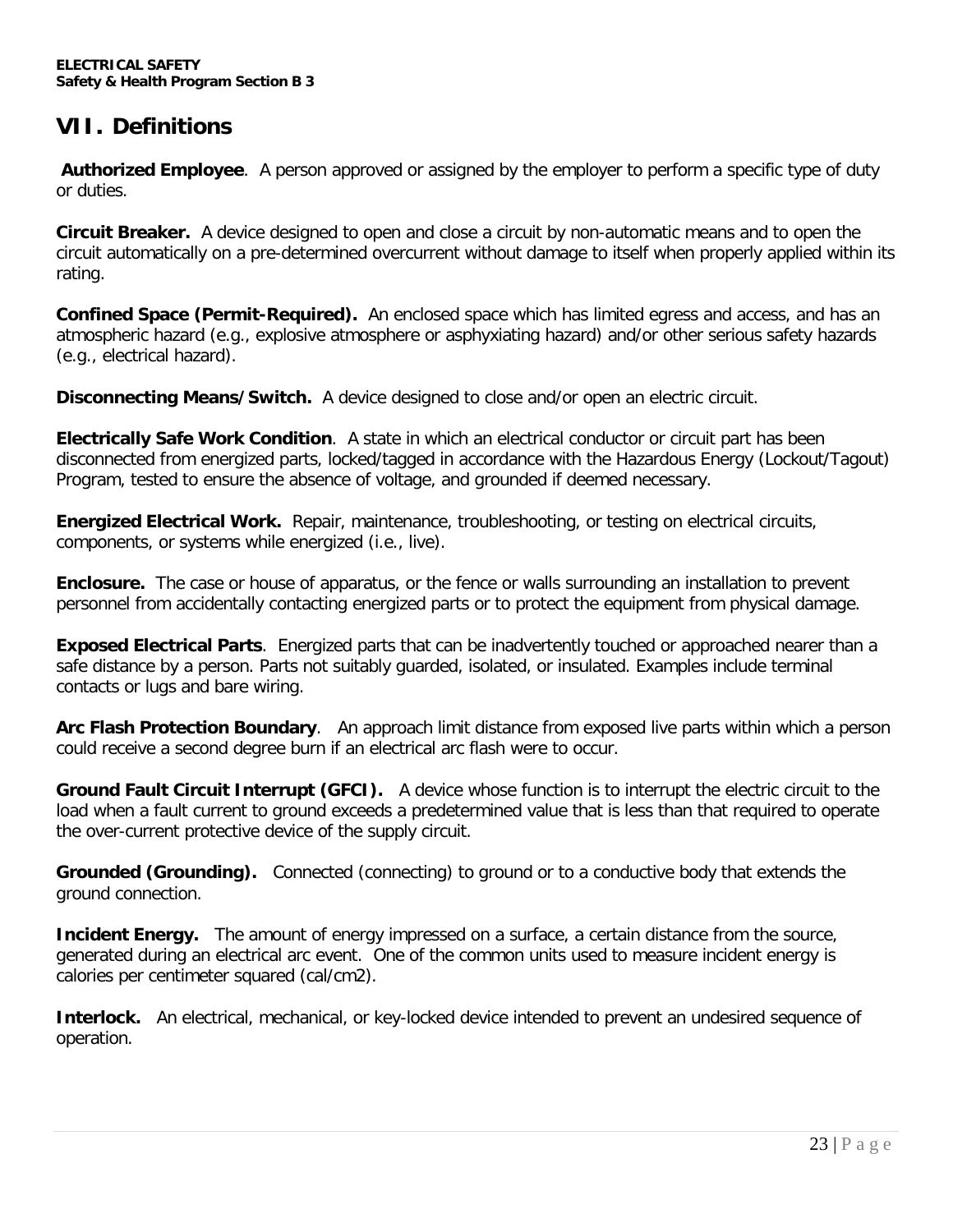**Insulated.** Separated from other conducting surfaces by a di-electric (including air space) offering a high resistance to the passage of current.

**Limited Approach Boundary.** An approach limit at a distance from an exposed live part within which a shock hazard exists.

**Lockout.** The placement of a lock on an energy-isolating device according to procedure, ensuring that the energy isolating device and the equipment being controlled cannot be operated until the lockout device is removed.

**Potential (Electric).** The difference in energy between a point and some other reference point in a circuit.

**Prohibited Approach Boundary**. An approach limit distance from an exposed live part within which work is considered the same as making contact with the live part.

**Overcurrent Protection/Protective Device.** A device, that, when interrupting currents in its currentlimiting range, reduces the current flowing in the faulted circuit to a magnitude substantially less than that obtainable in the same circuit if the device were replaced with a solid conductor having comparable impedance.

**Qualified Person.** One who, by possession of a recognized degree, certificate, or professional standing, or who by extensive knowledge, training, and experience, has successfully demonstrated his/her ability to solve or resolve problems relating to the subject matter, the work, or the project.

**Qualified Electrical Employee**. A qualified person trained and knowledgeable of construction and operation of equipment or a specific work method and is trained to recognize and avoid the electrical hazards that might be present with respect to that equipment or work method.

**Restricted Approach Boundary**. An approach limit distance from an exposed live part within which there is an increased risk of shock, due to electrical arc-over combined with inadvertent movement, for personnel working in close proximity to the live part.

**Tagout.** The placement of a tagout device on an energy-isolating device according to procedure to indicate that the equipment may not be operated until the tagout device is removed.

**Voltage (of a circuit).** The greatest root-mean-square (effective) difference of potential between any two conductors of the circuit concerned.

**Voltage, Nominal.** An approximate value assigned to a circuit or system for the purpose of conveniently designating its voltage class, e.g., 120/240, 480/277, and 600.

**Unqualified Person.** A person who is not a qualified person.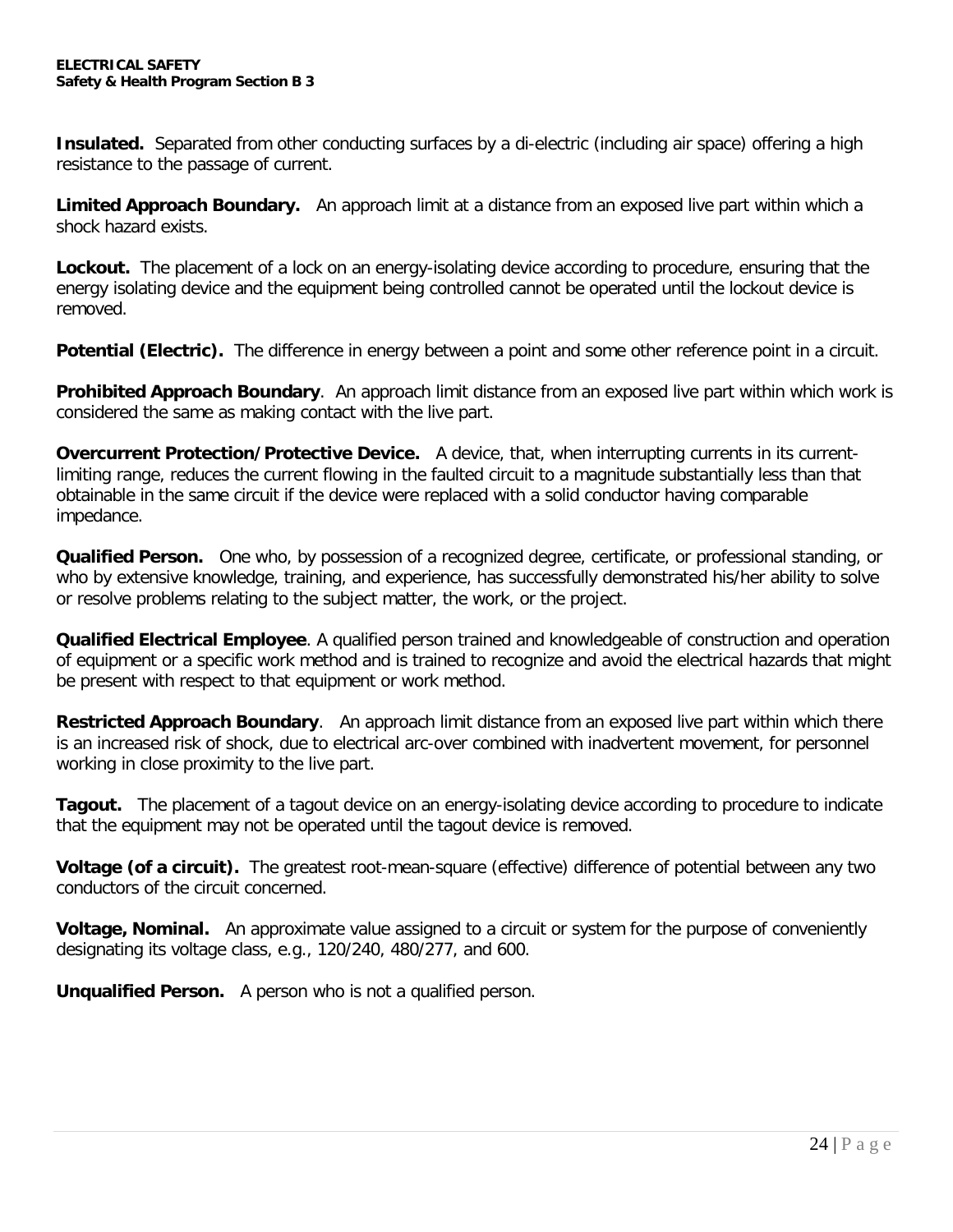# **MODEL FORMS**

Model forms for this program are located on the following pages. Departments may modify or develop their own forms based on the specific needs of their department.

> Modified forms are subject to review and approval of Risk Management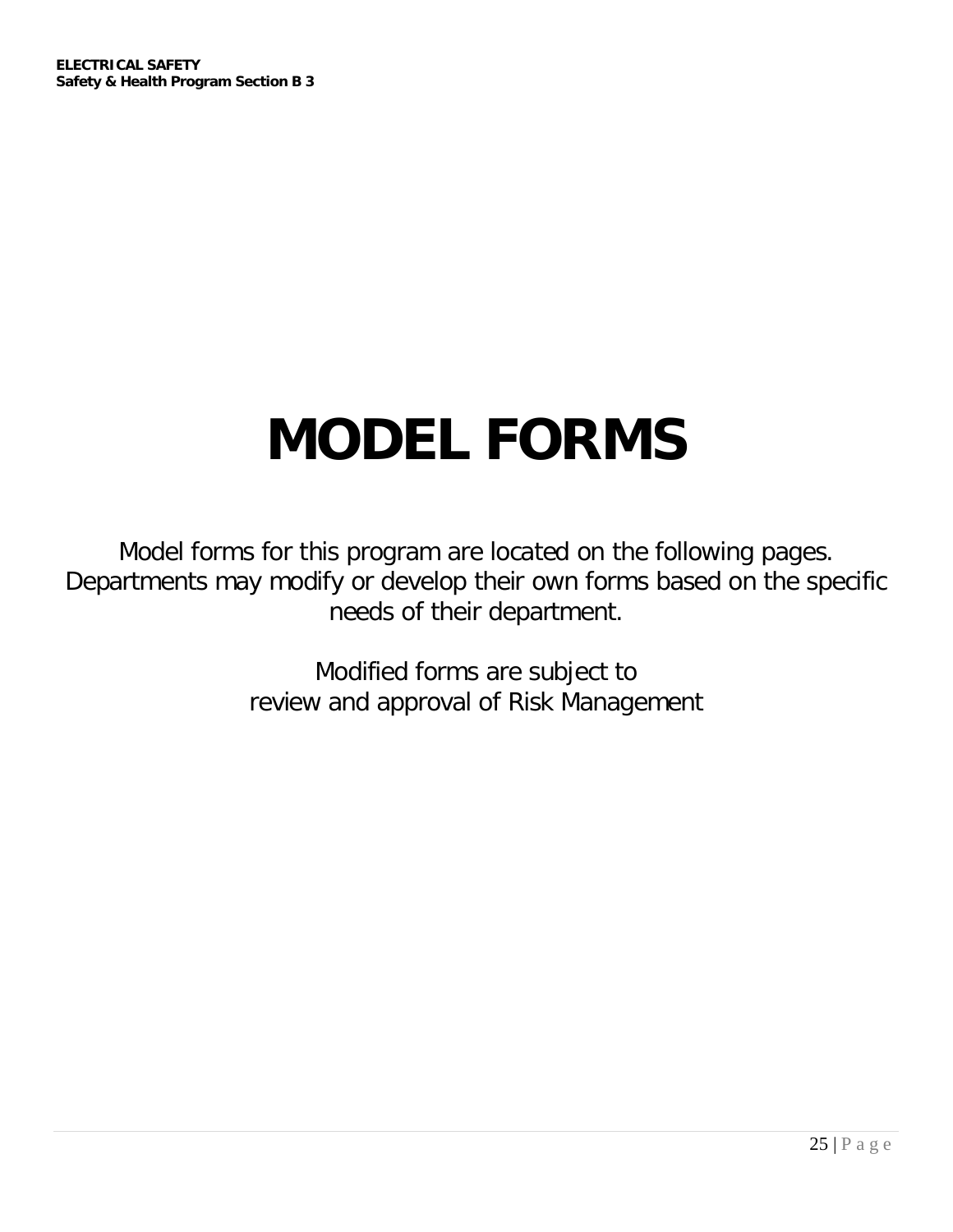|     | <b>ELECTRICAL SAFETY CHECKLIST QUESTIONS</b>                                                                                                                                                                                                  | <b>Yes</b> | <b>No</b> | <b>Corrective Action</b> |
|-----|-----------------------------------------------------------------------------------------------------------------------------------------------------------------------------------------------------------------------------------------------|------------|-----------|--------------------------|
| 1.  | Do you specify compliance with OSHA for all contract<br>electrical work?                                                                                                                                                                      |            |           |                          |
| 2.  | Are all employees required to report any obvious hazard<br>to life or property observed in connection with electrical<br>equipment or lines?                                                                                                  |            |           |                          |
| 3.  | Are employees instructed to make preliminary inspections<br>and/or appropriate tests to determine what conditions<br>exist before starting work on electrical equipment or<br>lines?                                                          |            |           |                          |
| 4.  | When electrical equipment or lines are to be serviced,<br>maintained, or adjusted, are necessary switches opened,<br>locked-out and tagged whenever possible?                                                                                 |            |           |                          |
| 5.  | Are portable electrical tools and equipment grounded or<br>of the double insulated type?                                                                                                                                                      |            |           |                          |
| 6.  | Are electrical appliances such as vacuum cleaners,<br>polishers, and vending machines grounded?                                                                                                                                               |            |           |                          |
| 7.  | Do extension cords have a grounding conductor?                                                                                                                                                                                                |            |           |                          |
| 8.  | Are multiple plug adapters prohibited?                                                                                                                                                                                                        |            |           |                          |
| 9.  | Are ground-fault circuit interrupters installed on each<br>temporary 15 or 20 ampere, 120 volt AC circuit at<br>locations where construction, demolition, modifications,<br>alterations, or excavations are being performed?                  |            |           |                          |
| 10. | Are all temporary circuits protected by suitable<br>disconnecting switches or plug connectors at the junction<br>with permanent wiring?                                                                                                       |            |           |                          |
| 11. | Do you have electrical installations in hazardous dust or<br>vapor areas? If so, do they meet the National Electrical<br>Code (NEC) for hazardous locations?                                                                                  |            |           |                          |
| 12. | Is exposed wiring and cords with frayed or deteriorated<br>insulation repaired or replaced promptly?                                                                                                                                          |            |           |                          |
| 13. | Are flexible cords and cables free of splices or taps?                                                                                                                                                                                        |            |           |                          |
| 14. | Are clamps or other securing means provided on flexible<br>cords or cables at plugs, receptacles, tools, equipment,<br>etc., and is the cord jacket securely held in place? Are all<br>cord, cable and raceway connections intact and secure? |            |           |                          |
| 15. | In wet or damp locations, are electrical tools and<br>equipment appropriate for the use or location or<br>otherwise protected (e.g., through GFCI)?                                                                                           |            |           |                          |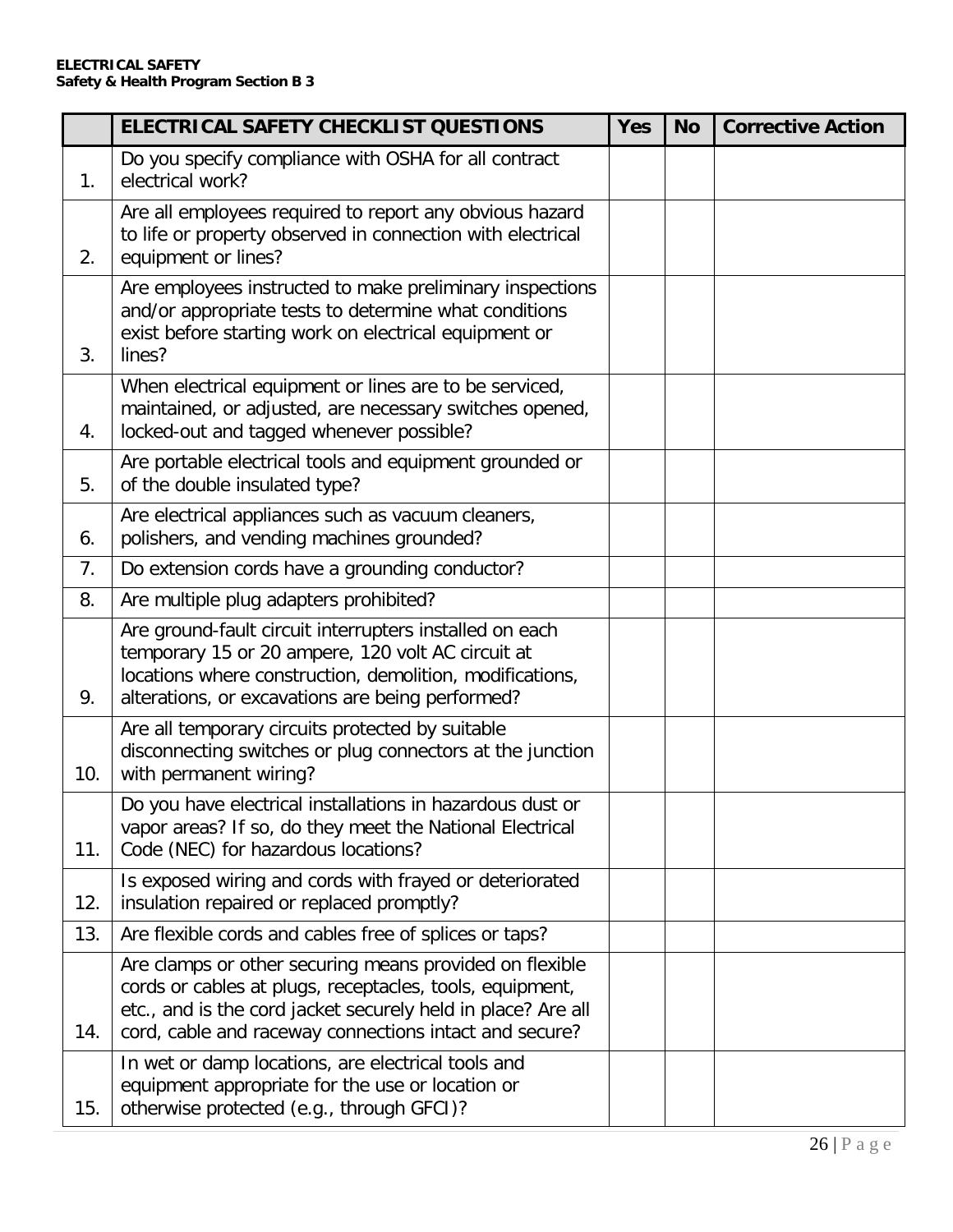|     | <b>QUESTIONS</b>                                                                                                                                                                                                                                                        | <b>Yes</b> | <b>No</b> | <b>Corrective Action</b> |
|-----|-------------------------------------------------------------------------------------------------------------------------------------------------------------------------------------------------------------------------------------------------------------------------|------------|-----------|--------------------------|
| 16. | Is the location of electrical power lines and cables<br>(overhead, underground, under floor, other side of walls)<br>determined before digging, elevated, drilling or similar<br>work is begun?                                                                         |            |           |                          |
| 17. | Are metal measuring tapes, ropes, hand lines or similar<br>devices with metallic thread woven into the fabric<br>prohibited where they could come in contact with<br>energized parts of equipment or circuit conductors?                                                |            |           |                          |
| 18. | Is the use of metal ladders prohibited in areas where the<br>ladder or the person using the ladder could come in<br>contact with energized parts of equipment, fixtures, or<br>circuit conductors?                                                                      |            |           |                          |
| 19. | Are all disconnecting switches and circuit breakers labeled<br>to indicate their use or equipment served?                                                                                                                                                               |            |           |                          |
| 20. | Are disconnecting means always opened before fuses are<br>replaced?                                                                                                                                                                                                     |            |           |                          |
| 21. | Do all interior wiring systems include provisions for<br>grounding metal parts of electrical raceways, equipment<br>and enclosures?                                                                                                                                     |            |           |                          |
| 22. | Are all electrical raceways and enclosures securely<br>fastened in place?                                                                                                                                                                                               |            |           |                          |
| 23. | Are all energized parts of electrical circuits and equipment<br>guarded against accidental contact by approved cabinets<br>or enclosures?                                                                                                                               |            |           |                          |
| 24. | Is sufficient access and working space provided and<br>maintained about all electrical equipment to permit ready<br>and safe operations and maintenance?                                                                                                                |            |           |                          |
| 25. | Are all unused openings (including conduit knockouts) in<br>electrical enclosures and fittings closed with appropriate<br>covers, plugs or plates?                                                                                                                      |            |           |                          |
| 26. | Are electrical enclosures such as switches, receptacles,<br>and junction boxes, provided with tight fitting covers or<br>plates?                                                                                                                                        |            |           |                          |
| 27. | For electrical motors in excess of two horsepower, are<br>disconnecting switches capable of opening the circuit<br>when the motor is in a stalled condition, without<br>exploding? (Switches must be horsepower rated equal to<br>or in excess of the motor hp rating.) |            |           |                          |